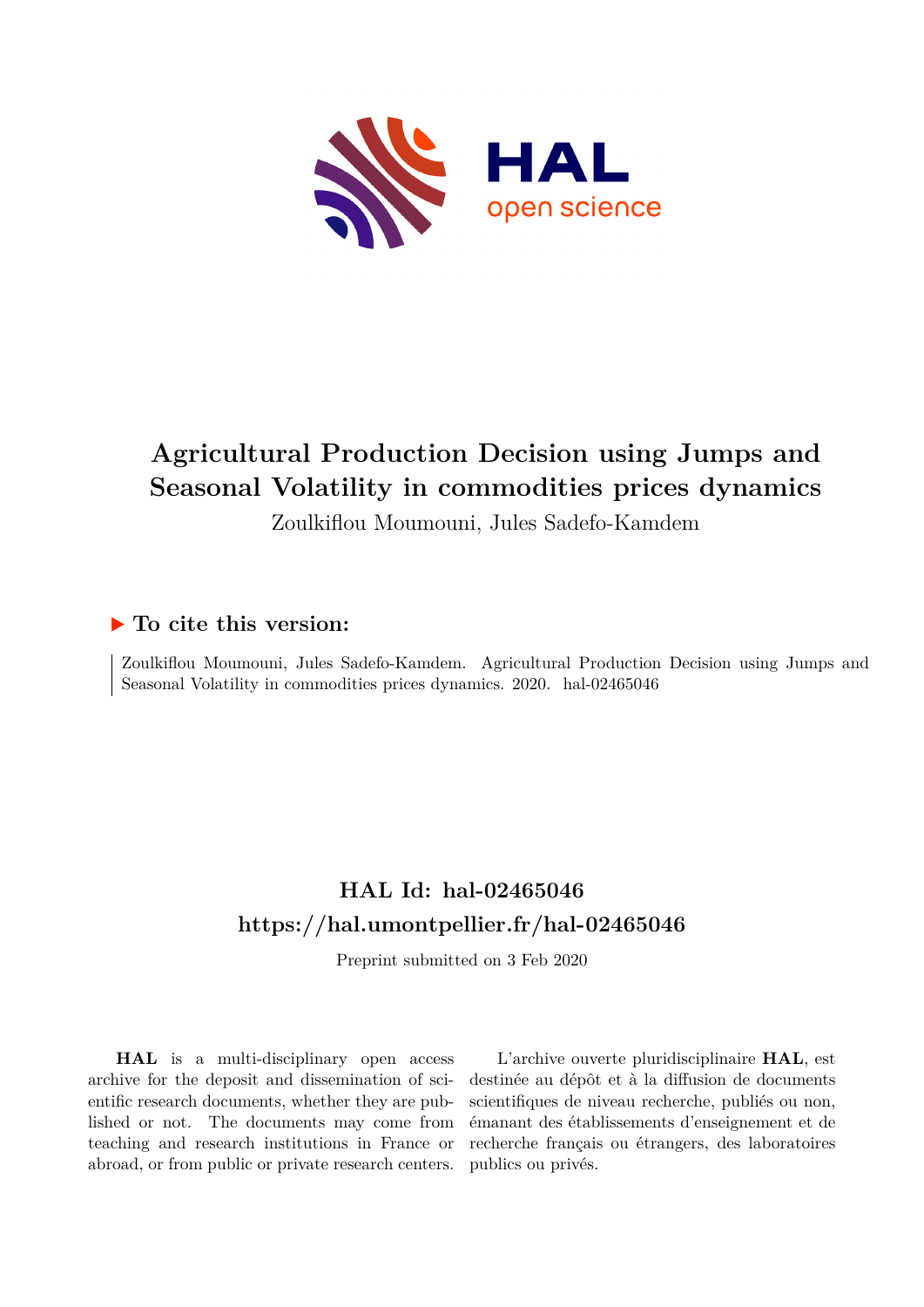## Agricultural Production Decision using Jumps and Seasonal Volatility in commodities prices dynamics

Zoulkiflou Moumouni MRE EA 7491 Université Montpellier

Jules SADEFO KAMDEM \* MRE EA 7491 Université de Montpellier

24/01/2020

#### **Abstract**

We use agricultural commodities futures prices to investigate decision making in production when futures prices are governed by jump-diffusion process with seasonal volatility. We derive a preference independent production rule for firms that face both demand and production uncertainty. We compare this rule to the one when only Brownian motion represents the source of risk with constant volatility. Our analysis suggests that for most crops, the jump-diffusion model is sufficiently accurate to guide production decision.

**Keywords:** Production decision, agricultural commodities; futures markets; jump-diffusion; incomplete markets; options pricing, seasonal volatility.

**JEL Codes:** C12; C58; D52; G13; Q11; Q14

## **Introduction**

The production of agricultural commodities depends on factors such as weather, demand fluctuations, and other state variables which are uncertain but relevant for producer. Futures prices from organized market can provide useful information for production, storage, and processing decisions (Black [9]). The value of a farmer's crops, once planted is affected by the same state variables as the futures prices of the same commodities. These state variables include mainly weather or demand fluctuation. Marcus and Modest [25] have found that the analysis of optimal decision in commodity production is simplified by option pricing framework in continuous time. They focus on an agricultural producer who faces production uncertainty and for whom active futures markets already. Particularly, the value of crop is a claim to producer's revenue like an option written on equilibrium price as underlying. The equilibrium price as is function of futures price and support system for a producer, since option pricing technique is flexible enough to incorporate. But, although futures contracts on agricultural commodities are useful to hedge against uncertainties, they may be more

<sup>∗</sup>Corresponding author: Université de Montpellier - UFR d'Ãconomie - Site de Richter, Avenue Raymond Dugrand CS 79606, 34960 Montpellier Cedex 2 France, email: jules.sadefokamdem@umontpellier.fr, jsadefo@gmail.com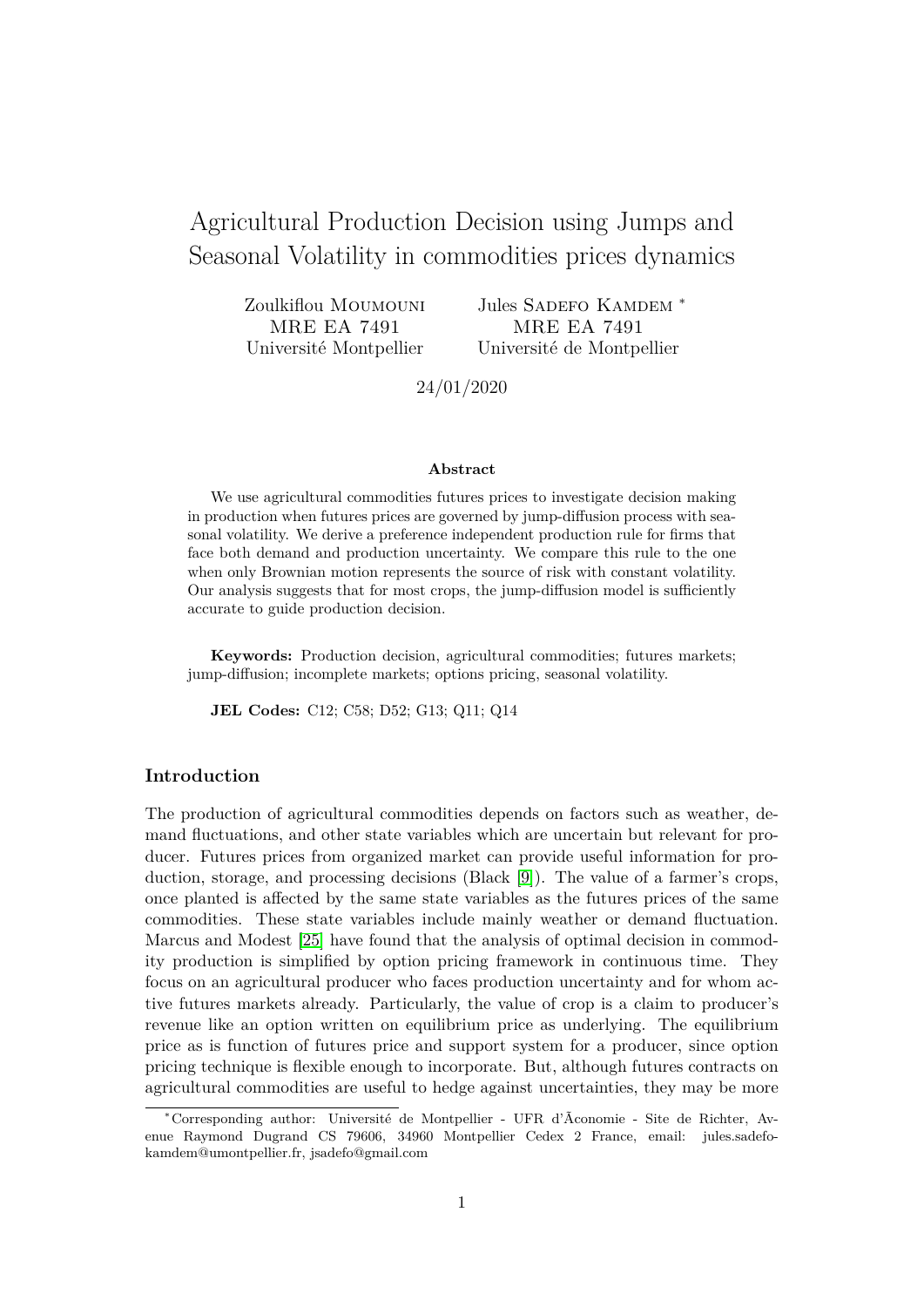risky than expected.

Futures prices are sensitive to unexpected changes due to drastic weather changes or extreme events, which can cause harvest destruction and other risk factors such as negative shift of supply in commodity markets, excessive speculation of institutional investors or decline in the growth rate of food production etc. For instance, when stock markets drown, institutional investors use commodities as safe-haven assets to secure their funds; in that case futures prices may even exhibit spikes. Marcus and Modest [25] use Brownian motion in price dynamic to represent risk factor. But several authors show that market prices are not normally distributed due to stylized facts such as skewness, fat tails, breaks in time series, (see for example Hilliard and Reis [20], Koekebakker and Lien [22], Mandelbrot [26]).

Then, the analysis of Marcus and Modest [25] is limited in two points about price modeling: first, futures and index prices are governed solely by a geometric Brownian motion that does not account for the risk of price jumps. Second, authors follow Black's [9] approach and consider a constant volatility parameter. This approach is not realistic since seasonal, time-varying or/and stochastic volatility in commodity prices has been proven to be essential when dealing with option pricing (Back et al. [5]).

In this paper, we build on Marcus and Modest [25] model, extending it in two respects (stages): we first apply jumps detecting tests recently introduced in the literature on observed prices of selected futures and commodity index and empirically analyze the relevance of seasonal volatility in futures prices of agricultural commodities. We use statistical tests, introduced by  $A\tilde{A}$ <sup>-</sup>t-Sahalia and Jacod [2, 3] to effectively detect the presence of jumps in discretely observed prices. We argue that taking into account seasonal volatility for futures prices is pertinent in futures price dynamics for option pricing purposes.

Secondly, we extend the model of Marcus and Modest [25] by taking into account stylized fact including jump components in price dynamics. This initiative arises from the first analysis of jump detection. We consider jump components in price dynamics, as well as seasonality volatility for futures price. In doing so, we expect to better handle the systematic risk due to market prices. But, when market prices are modeled as  $\text{L}\tilde{\text{A}}$  (C) vy processes, like jump-diffusion processes, the technique of option pricing becomes slightly different. Indeed, the market with jumps is incomplete in the the Harrison and Pliska [18] sense. Hence, the classical portfolio replication is no more possible, since jump risk can not be easily hedged. We obtain a partial integrodifferential equation (PIDE) for option premium that we solve with numerical methods.

The remainder of the paper is organised as follows. Section 1 presents market settings and investment conditions. In Section 2 we argue that geometric Brownian motion may not sufficiently represent risk factor. We highlight statistical properties of futures contract of one year maturity and commodity index prices. This consists in testing the presence of jumps and showing how seasonality is relevant in volatility. Section 3 presents the model and the crop valuation formula. We compute numerical results with the model with jump and compare them with the one without jump in Section 4. Section 5 concludes.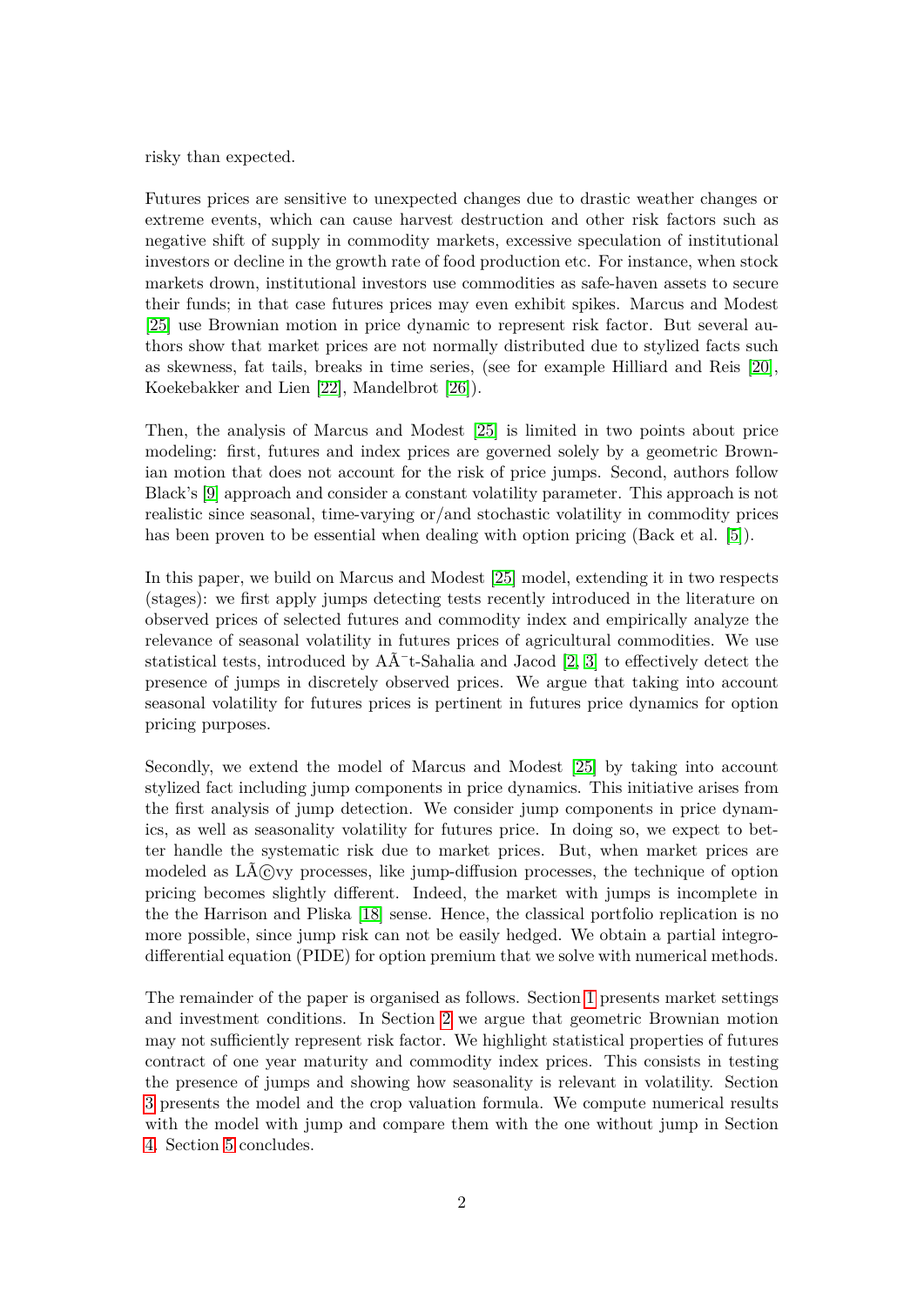#### **1 Market setting**

We consider the same rule of production decision for an agricultural producer as in Marcus and Modest [25]. The production decision of an agricultural producer is subject to uncertainty. The market of agricultural commodities is modeled as a stochastic supply and demand system. Firms or farmers are assumed to be perfectly competitive price takers in a well-developed futures market where riskless borrowing and lending are possible at a constant interest rate *r*. The production setting is assumed to be point input-point output where the crop is planted at time zero and harvested and sold at time *T*. No interim production decisions are allowed. However, capital markets are assumed to be open at all times so that portfolios can be continuously rebalanced. Crops are normal goods in the sense that demand quantities decline when the market price *P<sup>t</sup>* raises at time *t*. The demand depends on wealth or income via a stochastic shift parameter  $S_t$ , correlated with the activity of the general economy. We assume that the shift parameter  $S_t$  is measured by a commodity index. It is likely that demand shifts are correlated with the activity of the general economy and then they are treated as if they were correlated with a commodity index. By assuming a functional form of constant elasticity, market demand for the good, denoted by  $Q_T$ , at the time of the harvest  $T$ , is then given by

$$
Q_T = S_T^{\gamma} P_T^{-\epsilon}, \qquad \gamma > 0, \ \varepsilon > 0 \tag{1}
$$

where  $P_t$  and  $S_t$  are random variables and  $\gamma$  and  $\varepsilon$  are respectively wealth and price elasticities of demand. The demand function is isoelastic, that means that the price elasticity of demand does not depend on the market price or the shift parameter. In fact, the shift parameter represents all state variables that intervene in the demand variation of the good at a given price. Shifts may come from any shock<sup>1</sup> in the economy that leads to higher consumption due to wealth shock, changes in saving behavior etc.

The supply of the commodity, available at time *T*, is modeled as the initial stock of the good plus the output from the harvest. The output from the harvest, hence the value of the crop, depends on expectations about the shift parameter  $S_T$  and the market price  $P_T$  at time *T*. Initial stock is set to zero and farmer has little control over the final output, so any yield is primarily determined by exogenous factors (such as wealth).

Furthermore, a price support system is available from the government, which compensates the farmer for the gap between the market and support prices. We consider that the support system does not affect spot or futures prices and that it allows the market to clear itself. In the absence of price support, there is no output after the next harvest or no inventory demand impounded into the market demand curve. The market would clear at the harvest time *T* at price,

$$
P_T = S_T^{\gamma/\varepsilon} Q_T^{-1/\varepsilon},\tag{2}
$$

and the value of the crop in the market at harvest time *T* is

$$
V_T = P_T Q_T = S_T^{\gamma} P_T^{1-\varepsilon}.
$$
\n(3)

<sup>&</sup>lt;sup>1</sup>The analysis can be extended to other demand shocks, for example a shock on price elasticities.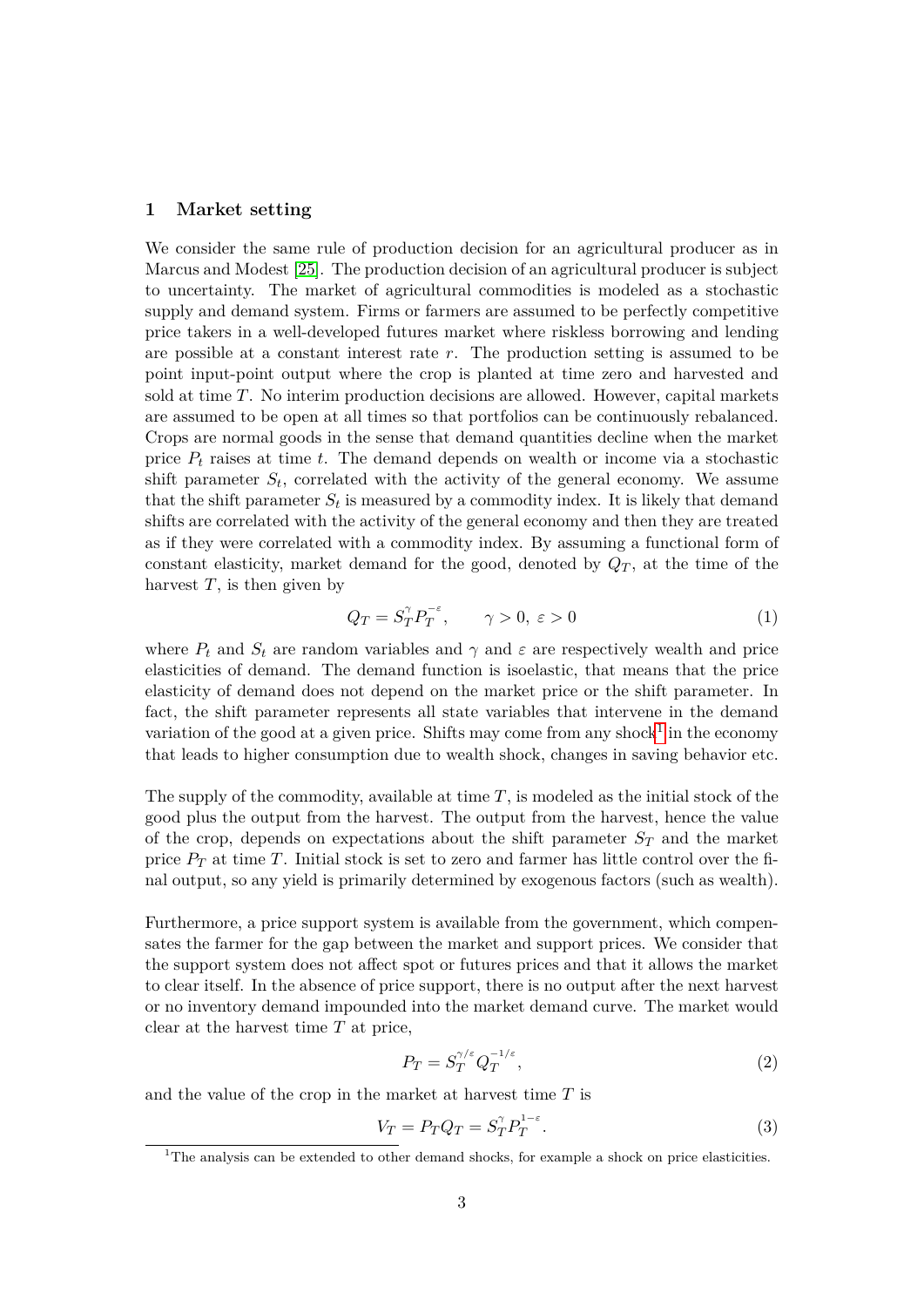If the support price is available at level  $\overline{P}$ , then the price of the good is given by

$$
P_T = \max \left[ S_T^{\gamma/\varepsilon} Q_T^{-1/\varepsilon}, \, \bar{P} \right] \tag{4}
$$

and the value of the crop at time *T* becomes

$$
V_T = \max \left[ S_T^{\gamma} P_T^{1-\epsilon} , \, \bar{P} S_T^{\gamma} P_T^{-\epsilon} \right]. \tag{5}
$$

Further, we assume a producer *k* who holds a market share part  $\theta_{k,T}$  of the total output of crop such that  $0 \leq \theta_{k,T} \ll 1$ , with  $\sum_{k} \theta_{k,T} = 1$ .  $\theta_{k,t}$  is a random variable at time  $t \leq T$  and represents the expectation of market share that a producer k will realize at time *T*. We consider that the share of producer *k* is not correlated with spot or futures prices or with any systematic factors affecting aggregate demand, such as *S<sup>t</sup>* . Hence, there is no correlation between the market share of producers and the aggregate output. Notice that this assumption is reasonable only under perfect competition. Because, only a large producer would perceive a correlation as a simultaneous raise of expected values of both  $\theta_k$  and aggregate supply in case of a positive shock of production. Further, no individual producer has effect on the *ex ante* distribution of the returns available for investors.

The perfect competition assumption implies that the decision of an individual producer does not affect the aggregate output or the aggregate value of the crop. Formally, if  $V_t$  is the current value of the claim to the stochastic revenue from the aggregate crop (measured in currency),  $\theta_{k,T}(I_k)$  the fraction of the crop at time *T* produced by farmer  $k$  and  $I_k$  the value of the factor inputs of farmer  $k$  (measured in currency), then under perfect competition, each producer perceives that

$$
\frac{\partial \theta_k}{\partial I_k} > 0, \qquad \frac{\partial^2 \theta_k}{\partial I_k^2} < 0, \qquad \frac{\partial V}{\partial \theta_k} = 0.
$$
 (6)

The producer decision rule is to increase the size of the crop as long as the increment of the *ex ante* value exceeds the marginal cost of planting. So, the value of any individual farmer's crop at time *T* is given by

$$
V_{k,T} = \theta_{k,T}(I_k)V_T,\tag{7}
$$

and each producer solves the following problem at time 0:

$$
\max_{I_k} \left\{ V_{k,0} - I_k \right\}.
$$
\n
$$
(8)
$$

In perfectly competitive market, the producer perceives his market share in order to increase with his input level conditional on the input levels of other producers. Hence, the value maximization implies that he should increase the size of the crop as long as the increment of value  $\theta'_{k}(I_{k})V$  exceeds the marginal cost of planting.

The crop valuation is based on market price dynamics. In order to accurately model these dynamics, we analyze data of selected commodity futures of one year maturiry.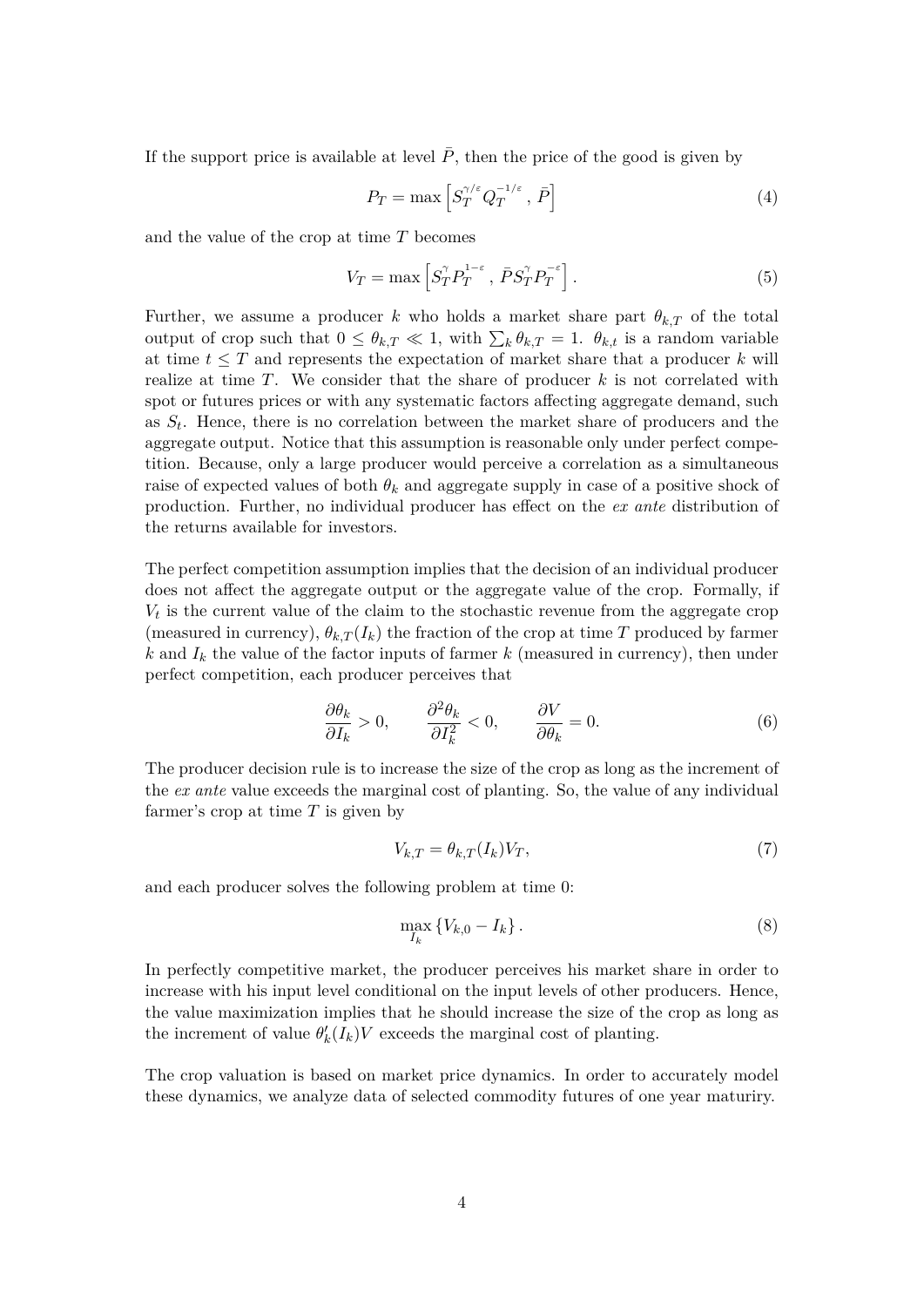### **2 Statistical analysis of commodity prices**

Agricultural commodity prices can exhibit jumps due to weather vagaries, decline in food production growth, excessive speculation of institutional investors etc. Price dynamics change more frequently than suggested by geometric Brownian motion and leads to jumps. This implies a different structure of pricing model that should incorporate sudden changes. A number of empirical and theoretical studies show the existence of jumps in price dynamics and their substantial impacts on financial management, from portfolio and risk management to option pricing and hedging (Merton [27]; Bakshi et al. [6]; Bates [8]; and Johannes [21]). Hilliard and Reis [20] use transaction data of commodity futures and futures options to illustrate the considerable differences in modelled by jump-diffusion and geometric Brownian motion option prices. Jumps are extreme events rarely observed in markets, since their occcurance depends on market information (general announcements or speculative bubble). They are associated with company-specific events such as announcements of scheduled earnings or unscheduled news. Johannes [21] discusses impacts of jumps on derivatives securities. Testing for the presence of jumps on futures and stock index prices would have greater implication for the production rule (Lee and Mykland [24]). To effectively detect jumps in price dynamics of our selected commodities prices, we apply statistical tests of  $\widehat{AA}^{-t}$ -Sahalia and Jacod  $[2, 3]$ , since they are based on a more general It $\bar{o}$ -semimartingale structure for asset price and volatility. We prefer a more general jump detection tests for possible extention of our model (stochastic volatilities). We may use nonparametric jump test of Lee and Mykland [24] based on realized returns and volatility. But, these authors assume the drift and the diffusion coefficients not to change dramatically over a short time interval and jump processes to be of finite-activity while  $A\tilde{A}^-$ t-Sahalia and Jacod [2] consider a more general dynamic. Indeed, the intuition behind  $A\tilde{A}$ <sup>-</sup>t-Sahalia and Jacod [2] test statistic is directly link to the continuity (in probaility) of the sample path of the observed process. Next section describes the intuition of  $A\tilde{A}^-$ t-Sahalia and Jacod [2] jump test.

#### **2.1 Jumps detection procedure**

In pratice *n* values of asset price are observed during a time horizon  $[0, t]$ . Let  $\Delta_n$  be the time step between two consecutive observations. Then,  $\Delta_n = t/n$  and at period  $i\Delta_n$  the log-price value  $X_{i\Delta_n}$  is obtained for  $i = 0, 1, \ldots$  When  $n \to \infty, \Delta_n \to 0$ . But, in reality  $n < \infty$  and  $n \to \infty$  is assumed for convergence purposes. To find out whether a process  $X = (X_t)_{t>0}$  has discontinuities or not within the time period  $[0, t]$ ,  $A\tilde{A}$ <sup>-</sup>t-Sahalia and Jacod [2] use a statistic of variability measure based on the absolute increment of *X* which converges under conditions. When convergence holds, it becomes possible to determine if jumps are important enough to be taken into account.

Consider only the observations  $X_{i\Delta_n}$  such that  $i\Delta_n$  is smaller than or equal to *t*. The goal is to detect sudden important changes in the data that have relative impacts on the observation process. The increment  $\Delta_i^n X$  of the process *X*, for two consecutive observed values during  $((i-1)\Delta_n, i\Delta_n]$ , is used to define a variability statistic.  $\Delta_i^n X$ is as follows

$$
\Delta_i^n X := X_{i\Delta_n} - X_{(i-1)\Delta_n}, \quad \text{for} \quad i = 1, 2, \dots
$$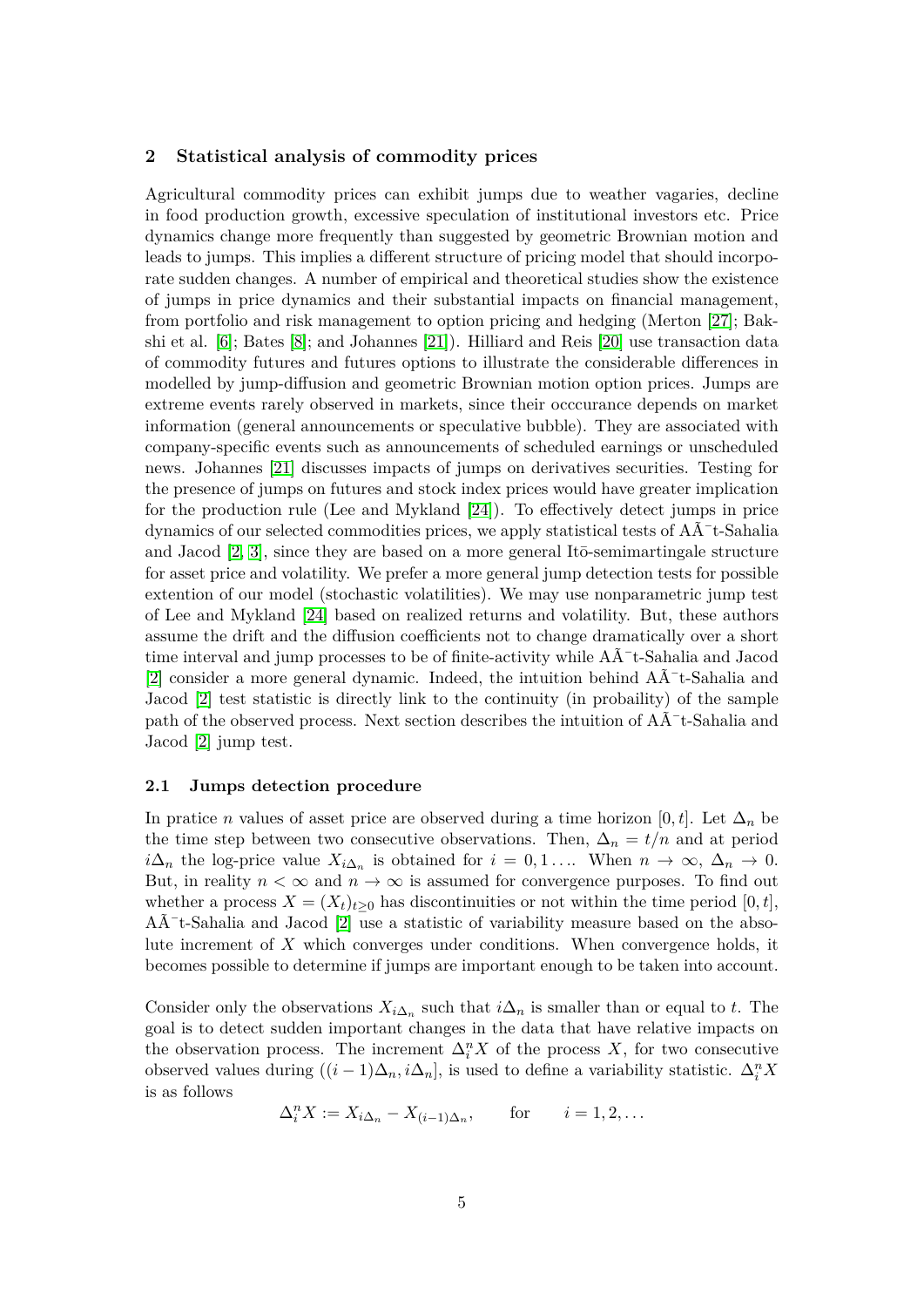Let define

$$
\widehat{B}(p,\Delta_n)_t = \sum_{i=1}^{\lfloor t/\Delta_n \rfloor} |\Delta_i^n X|^p, \qquad (9)
$$

where  $|x|$  denotes the integer part of  $x \in \mathbb{R}$ . A $\tilde{A}$ <sup>-</sup>t-Sahalia and Jacod [2] prove that  $\widehat{B}(p, \Delta_n)_t$  converges in two ways. When  $\Delta_n \to 0$ ,

$$
\begin{cases}\nX \text{ is discontinuous} & \Rightarrow \widehat{B}(p, \Delta_n)_t \xrightarrow{\mathbb{P}} B(p)_t \\
X \text{ is continuous} & \Rightarrow \frac{\Delta_n^{1-p/2}}{m_p} \widehat{B}(p, \Delta_n)_t \xrightarrow{\mathbb{P}} A(p)_t\n\end{cases} (10)
$$

where  $A(p)_t$  and  $B(p)_t$  are defined in Appendix A, and

$$
m_p = \mathbb{E}[|U|^p] = \sqrt{\frac{2^p}{2\pi}} \Gamma\left(\frac{p+1}{2}\right)
$$

with *U* being a standard normal random variable and  $\Gamma$  the gamma function. In practice, *m<sup>p</sup>* is estimated by Monte Carlo simulations or hypergeometric function.

Under assumption of  $p > 2$ , if *X* has jumps on [0, t], the limit of  $B(p, \Delta_n)_t$  does not depend on the sequence  $(\Delta_n)_n$  and is strictly positive. On the other hand, when X is continuous on [0, t], then  $\hat{B}(p, \Delta_n)_t$  converges again towards a limit independent of  $(\Delta_n)_n$ , but only after a normalization that does depend on the sequence  $(\Delta_n)_n$ . Since the increments containing jumps are much larger than those that do not, their contribution to the summation dominates all other terms. So, if there is a jump in the time interval  $((i-1)\Delta_n, i\Delta_n]$ , then the magnitude of the increment  $\Delta_i^n X$  is large and independent of the sampling interval  $\Delta_n$ , whereas the magnitude of  $\Delta_i^n X$  is small and depends on  $\Delta_n$  when there is no jump in that interval.

By introducing a  $\Delta_n$ -scaling integer  $k \geq 2$ , a higher power further separates the magnitudes of  $|\Delta_i^n X|^p$  in the two expressions of  $\widehat{B}(p, k\Delta_n)_t$  and  $\widehat{B}(p, \Delta_n)_t$ . The nonparametric test statistic defined in  $A\tilde{A}^-$ t-Sahalia and Jacod [2] quantifies that idea. For  $p > 3$ ,

$$
\widehat{S}(p,k,\Delta_n)_t = \frac{\widehat{B}(p,k\Delta_n)_t}{\widehat{B}(p,\Delta_n)_t}.\tag{11}
$$

Concretely, testing for the presence of jumps on observed data boils down comparing  $B(p, \Delta_n)_t$  on two differents  $\Delta_n$ -scales. For an integer  $k \geq 2$ ,  $B(p, k\Delta_n)_t$  and  $B(p, \Delta_n)_t$ are compared by dividing the former by the latter to get the test statistic  $S(p, k, \Delta_n)_t$ . In the presence of jumps, both  $\hat{B}(p, k\Delta_n)$  and  $\hat{B}(p, \Delta_n)$  do not depend on  $\Delta_n$  and  $S(p, k, \Delta_n)_t$  converges to 1. Else,  $S(p, k, \Delta_n)_t$  also converges, but depends on the  $\Delta_n$ scaling parameter *k*.

For instance, a sum of squared variations of a standard Brownian motion indexed by  $t \geq 0$ , converges in probability to  $t \geq 0$ , the commonly called *quadradic variation* of Brownian motion. Then, for *p >* 3, its sum of *p*-power absolute variations also depends on *t* by means of Hölder's inequality which also is a function of  $\Delta_n$ . Thus  $\widehat{S}(p, k, \Delta_n)_t$ depends on the scale integer *k* for Brownian motion. The test statistic then determines a continuity structure for a standard Brownian motion. On the other hand, a variation of Poisson process does not depend on the time interval, only the probability of jump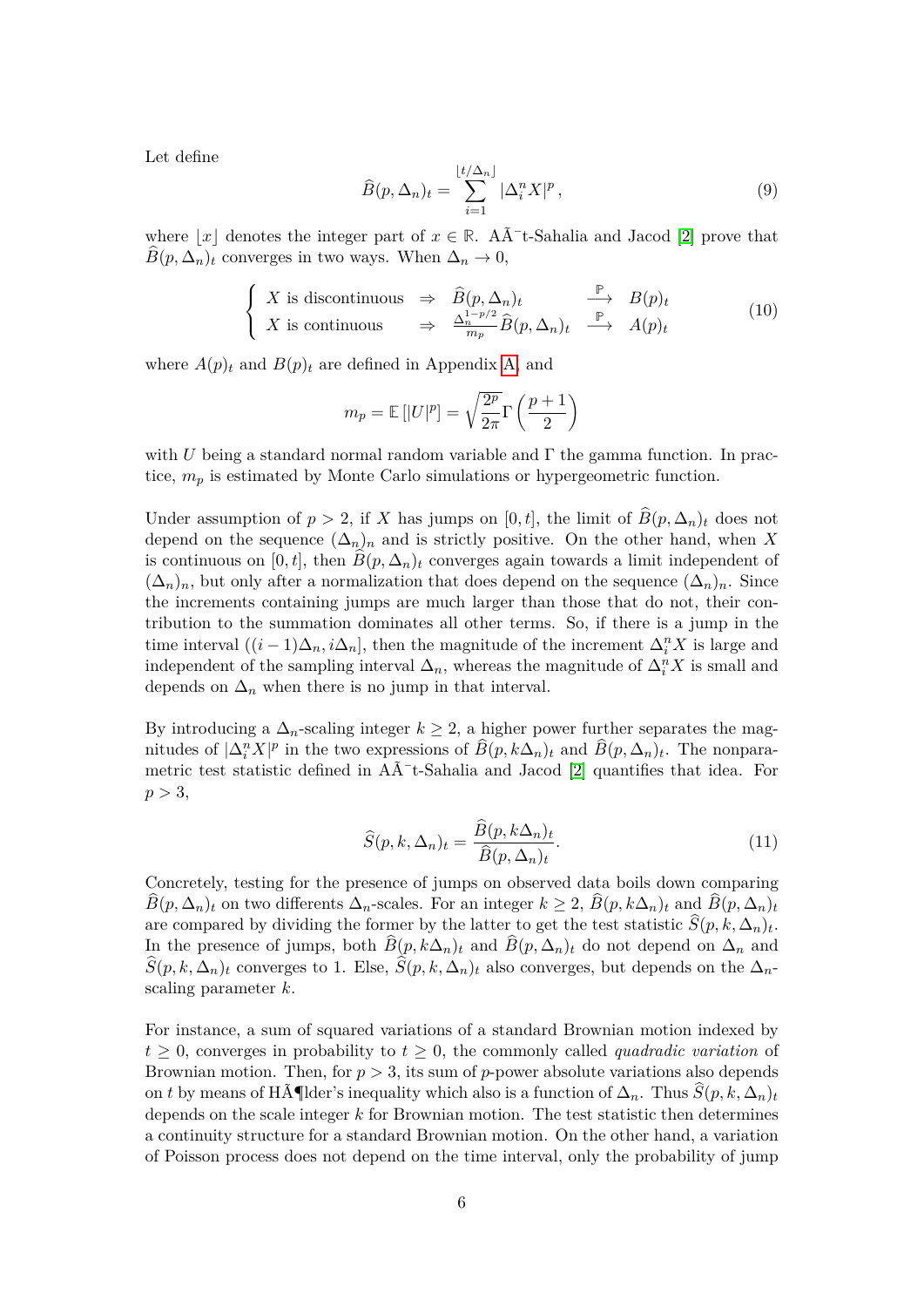occurrence depends on the interval. Hence, a sum of *p*-power absolute variations of compound Poisson process converges towards the same value for any *k*. That is, the size of the Poisson outcome does not depend on  $\Delta_n$  and the probability of a jump occurring in  $((i-1)\Delta_n, i\Delta_n]$  goes to zero as  $\Delta_n \to 0$ . In this case  $\widehat{S}(p, k, \Delta_n)_t$  tends to 1 when  $\Delta_n \to 0$ . In contrast to Brownian motion where some movement always takes place (say continuity and the probability of movement is constant as  $\Delta_n \to 0$ ), the size of the movement tends to zero as  $\Delta_n \to 0$ .

As a result,  $\widehat{S}(p, k, \Delta_n)$  behaves substantially different when the sample path of *X* on the time interval  $[0, t]$  encompasses jumps from the case where jumps are absent. From  $A\tilde{A}$ <sup>-</sup>t-Sahalia and Jacod [2], we have the following convergence results. For  $p > 3$  and  $k \geq 2$ , when  $\Delta_n \to 0$ ,

$$
\begin{cases}\n\widehat{S}(p,k,\Delta_n)_t \longrightarrow 1 & \text{if there are jumps,} \\
\widehat{S}(p,k,\Delta_n)_t \longrightarrow k^{p/2-1} & \text{if there are no jumps.}\n\end{cases}
$$
\n(12)

For example, when  $p = 6$  and  $k = 2$ , the test statistic  $\hat{S}(4, 2, \Delta_n)_t$  will converge to 1 in the presence of jumps, while with the same values of *p* and *k*, it will converge to 4 in the absence of jump.

From the two convergences in (12), central limit theorem is applied to  $\hat{S}(p, k, \Delta_n)_t$ and two different convergence towards normal distribution with appropriately variances given in Appendix A. Indeed, either the null hypothesis of no jump or the null hypothesis of the presence of jumps can be tested. We describe the different rejection regions with their boundary under each null hypothesis in Appendix A.

#### **2.2 Seasonality analysis**

A commonly accepted definition of seasonality seems not to exist. However, a decision to use seasonally unadjusted data can be justified by a prior suspicion that one's model is at least reliable for thinking about seasonal fluctuations, (Thomas J. Sargent in the foreword to The Econometric Analysis of Seasonal Data, Ghysels and Osborn, 2001).

Seasonality is roughly defined as the intra-year variation that is repeated constantly or in an evolving fashion from year to year (moving seasonality). If the increase in the seasonal factors from year to year is too large, then the seasonal factors will introduce distortion into the model. Mean and/or variance may vary over time, hence timeconstant seasonal mean and/or variance may be inappropriate. Franses [16] shows, on UK stock price index and US Composite Leading Indicators index, seasonal fluctuations when the means and/or variances vary over a period.

Back et al. [5] study how volatility seasonality affects option prices in commodity market and point out a definition of seasonality given by Svend Hylleberg in his book<sup>2</sup>

*". . . the systematic, although not necessarily regular, intra-year movement caused by the changes of the weather, the calendar, and timing of decisions, directly or indirectly through the production and consumption decisions made by agents of the economy. These decisions are influenced by*

<sup>2</sup>This definition can be found in Svend Hylleberg, *Modeling Seasonality*, Oxford University Press, 1992.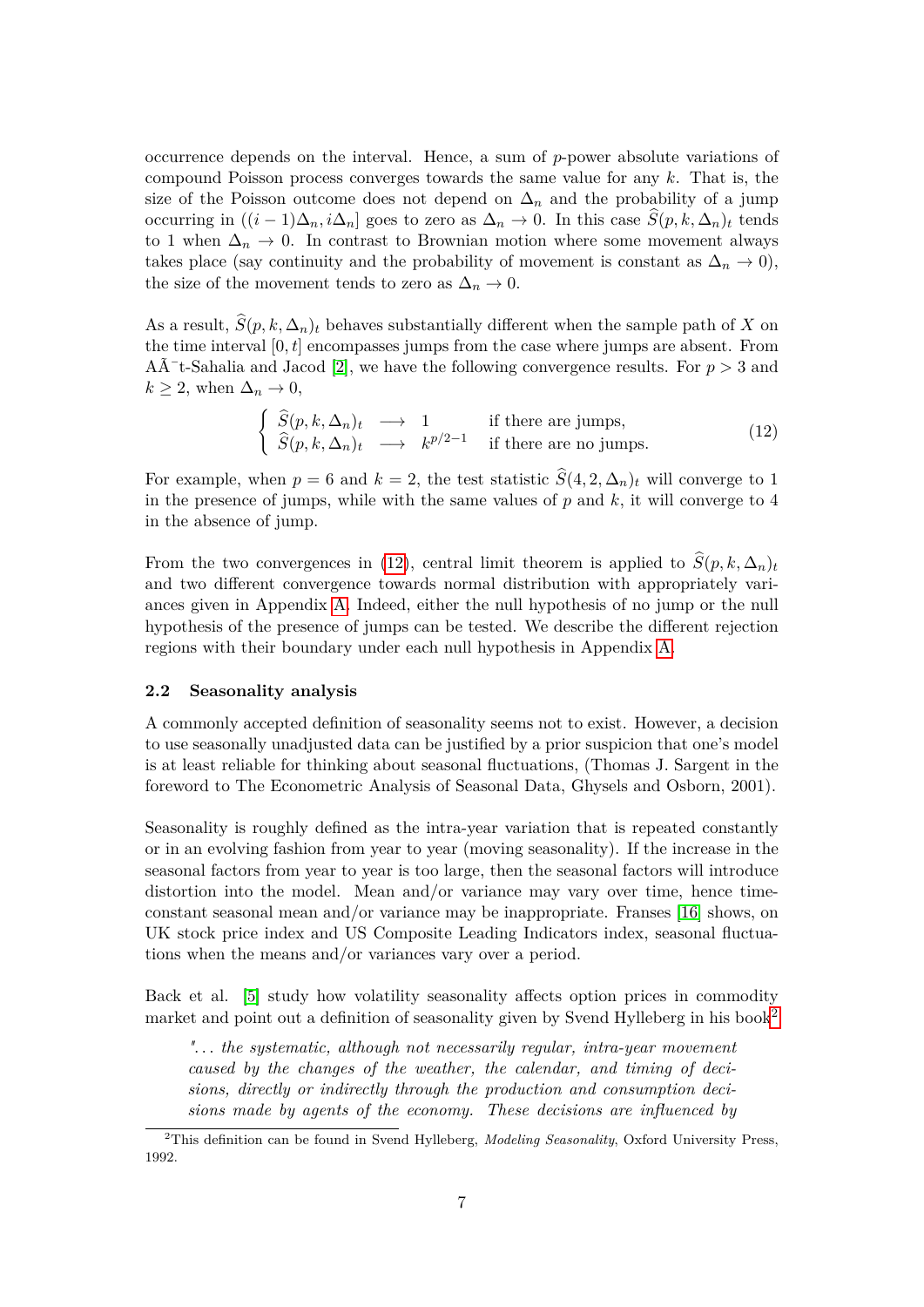*endowments, the expectations and preferences of the agents, and the production techniques available in the economy."*

Agricultural commodity markets are incumbent on weather cycles or calendar because of harvest period and the perishability of agricultural goods (see Back et al. [5]). Agricultural commodities are different than classical financial assets such as equities since the commodity is grown and harvested in a seasonal fashion. Their price is higher just before harvest and lower after, implying volatility clustering with regard to the different periods. The perishability, thus the inventories are essential when new harvest is not ready. Because harvested crop is consumed throughout the year, new information about supply and demand affects all new crop contracts. Thus, the cost-of-carry<sup>3</sup> relationship, that link futures and spot prices, implies that a seasonal volatility trend should be observed in all delivery months. In nutshell, these events are likely to occur at the same period in a year, inducing a seasonality pattern in price volatility.

We analyze seasonality in agricultural commodity volatilities by computing the historical estimated volatilities on grouped daily returns. We separately group the daily returns by months for each year. The standard deviation of the daily returns is then computed for each observation month and annualized to make the results easier to interpret. In Section 2.3.3, we discuss the seasonal volatility of the selected commodity futures and figure 6 shows the volatility patterns.

Besides, we test the presence seasonality in monthly volatilities by comparing the sum of squared errors between a model with trend and a model with trend and seasonality component. The test, known as Fisher seasonality test, is based on test statistic that is compared to theoretical of Fisher-Snedecor table. There is seasonality when test statistic value is greater than the theoretical value. Table 3 presents seasonality test on monthly volatilities of selected commodity futures.

### **2.3 Data analysis**

### **2.3.1 Empirical properties and stylized facts**

Model selection and specification are generally driven by empirical facts of the time series at hand. We compute standard statistics on daily returns of agricultural futures prices. We select agricultural commodity in order to illustrate stylized facts that are known for financial time series.

The data set consists of daily prices of one year futures contract of agricultural commodities of US market and of the Commodity Research Bureau Commodity Index (CRBCI) price. Commodity Research Bureau or CRB is an analysis and research company on commodity futures markets which is the benchmark of commodity markets in U.S. trade. All data span from the beginning of January 2000 to the end of December 2012 and they are extracted from Stooq website. Particularly, we use one year futures contract of corn, soybean, rough rice, coffee and cocoa prices. We

 $3\text{Cost-of-carry}$  is the cost of holding a position on futures market. For most investments, the costof-carry is the risk-free interest rate that could be earned instead of holding the position. But, it also includes storage costs for commodities or any income you missed by holding the position. So,  $cost-of-carry = interest + storage cost - income earned.$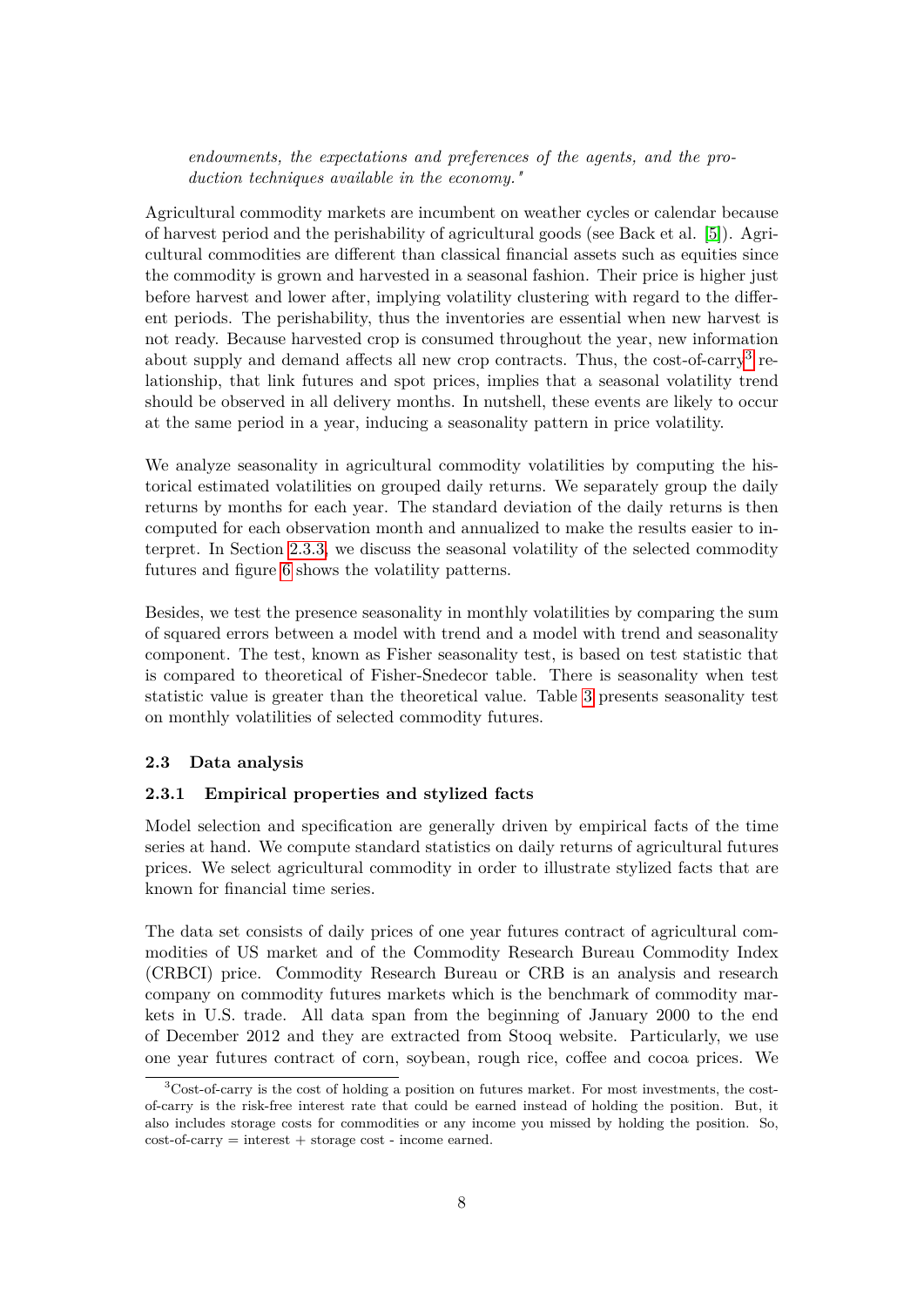continuously compound daily returns  $r_i$  on each serie of observed prices between two consecutive days as

$$
r_i = X_{i\Delta_n} - X_{(i-1)\Delta_n}; \qquad i = 2, 3, \dots
$$

In doing so, we ignore the roll effect by assuming that closed to maturity position of a contract is replaced by another contract of the same maturity. Hence, the returns are considered continuously observed.

Table 1 provides descriptive statistics and standard test statistics from data. All agricultural futures and the commodity index have positive annualized average return, which indicates an investment in these asset would perform over the period from 2000 to 2012, without risk risk factor. The corn futures contract has the highest average return (9.5%) of the entire sample while the lowest one is realized by coffee futures contract (1.8%). The risk, as measured by the annualized standard deviation, ranges from 26.41% for soybean futures to 34.14% for coffee futures. A quick look on volalitily values refines an investment analysis in these commodity futures contracts. For instance, over the considered period, coffee futures presents the highest volatility and is more risky.

Table 1: Descriptive statistics

| Products      | $\, n$ | $\mu$ | $\sigma$ | $_{sk}$  | ku    | lev      | JB    | Qsq    | ADF      |
|---------------|--------|-------|----------|----------|-------|----------|-------|--------|----------|
| $_{\rm Corn}$ | 3266   | 0.095 | 0.3002   | 0.133    | 5.179 | $-0.022$ | 656   | 29.70  | $-24.05$ |
| Soybean       | 3264   | 0.085 | 0.2642   | $-0.615$ | 7.711 | $-0.025$ | 3224  | 31.86  | $-22.75$ |
| RoughRice     | 3257   | 0.078 | 0.2836   | 0.612    | 13.07 | $-0.032$ | 13973 | 40.83  | $-23.44$ |
| Coffee        | 3244   | 0.018 | 0.3414   | 0.190    | 6.617 | 0.053    | 1787  | 34.25  | $-23.56$ |
| Cocoa         | 3244   | 0.080 | 0.3260   | $-0.213$ | 5.101 | 0.011    | 621   | 25.42  | $-23.01$ |
| <b>CRBCI</b>  | 3262   | 0.048 | 0.1837   | $-0.314$ | 5.614 | $-0.069$ | 982   | 2640.7 | $-24.84$ |

*N* is size of observed returns by futures contract.  $\mu$  is the average return and  $\sigma$  is the volatility of return of thirteen years.

*μ* and *σ* are annualized respectively by *ñ* and  $\sqrt{\bar{n}}$  with  $\bar{n} = n/13$  being the average number of days per year. Recall data span over thirteen years.

*sk* denotes the skewness of the return series,  $sk = 0$  for normal distribution.

 $ku$  denotes the kurtosis of the return series,  $ku = 3$  for normal distribution.

*lev* is the unconditional correlation between the squared return at date *t* and the return at date *t* − 1. Negative values for *lev* indicate that large volatility tends to follow upon negative returns.

*JB* is the Jarque-Bera statistic for testing normality. The test statistic is asymptotically  $\chi^2$  distributed with 2 degrees of freedom. The relevant critical value at the 1% level is 9.518.

*Qsq* is the Ljung-Box portmanteau test for the null hypothesis of no autocorrelation in the squared returns up to order 20. The test statistic is asymptotically  $\chi^2$  distributed with 12 degrees of freedom. The relevant critical value at the 1% level is 37.566.

*ADF* is the Augmented Dickey-Fuller test for the null hypothesis of unit root in the returns up to order 5. The test statistic is asymptotically Student distributed. The relevant critical value at the 1% level from McKinon table is -2.56.

The skewness (*sk*) is non zero for all the selected commodities as well as the commodity index returns. So, large positive returns occur more often than large negative returns for positive skewness and vice versa for negative skewness. The kurtosis (*ku*) exceeds the normal value of 3 for all the assets. This implies that the presence of high peaks and/or heavy tails. Skewness and kurtosis, together reflect that large outlying observations occur more often than are expected under the assumption of normality. The Jarque-Bera test statistic, as reported in column *JB*, confirms the departure from normality for all return series at significance level of 1%. Mandelbrot [26] argues that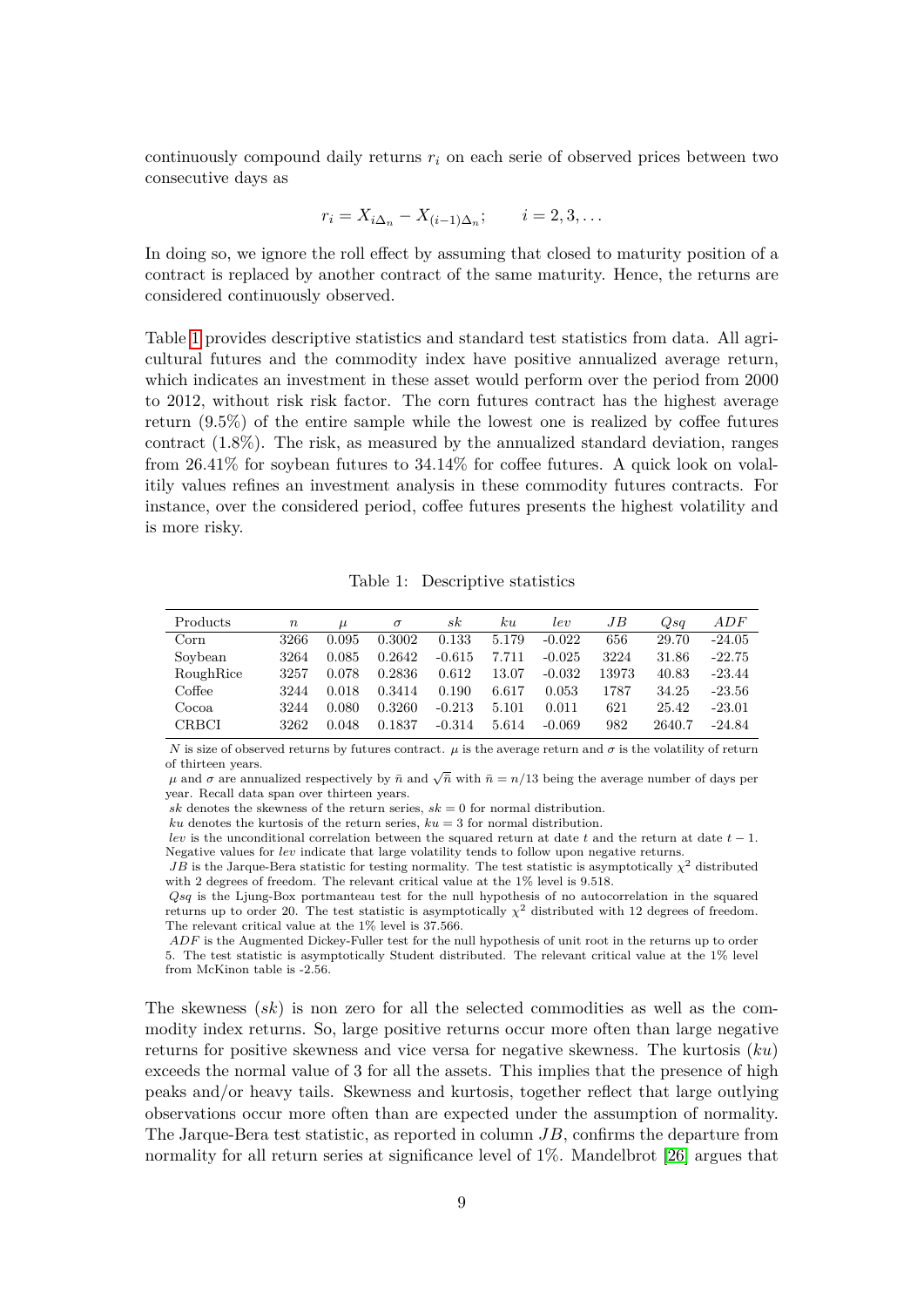many commodity asset returns follow a leptokurtic distribution. Further, the figure 2 of Appendix B displays QQ-plots of returns against the quantiles of the standard normal distribution for price time series. If the asset returns were normally distributed, then the QQ-plot would approximate the straight line representing the standard normal distribution. Here, QQ-plots show that the historical quantiles in the tails of the distribution are significantly larger than the normal distribution. Note how large the *y*-axis scale of rough rice QQ-plot is than the one others', which confirms the high kurtosis and the high Jarque-Bera test statistic. High kurtosis induces the presence of infrequent observations that are explained by stochastic volatility or the presence of jumps, or both.

All these facts are in line with fat tails observed in financial asset returns. Therefore, modeling by Brownian motion provides at best only a rough approximation for these commodity prices. Besides, in Figure 3, the kernel density plots ovelaying histogram charts of return series strengthen the fact that observed prices are not normally distributed. The distribution of log returns on prices is unimodal, so, skewness and kurtosis are easy to interpret. The tail is longer and fatter on one side than on the other (refer to *x*-axis) reflecting non zero skewness.

The augmented Dickey-Fuller test indicates if data are stationary and it is also a simple way to check whether there is a mean-reverting behavior following Daniel [14]. Testing for mean reversion is equivalent to testing for stationarity, because the coefficient of a stationary  $AR(1)$  process is less than 1.

Another important property for modeling the asset price is the independence of asset returns. The assumption of independence, in statistical terms, means there is no autocorrelation in historical returns. For all the commodities, Figure 4 diplays the autocorrelation functions (ACF) and figure 5 the partial autocorrelation function (PACF) in Appendix B. We observe no significant lags in the historical returns, which means that the independence assumption is acceptable for the returns of all the price series. However, the ACF and the PACF of returns do not reveal substantial information, but the ACF of squared returns exhibits significant correlations up to an extended lag length. The Box-Ljung statistics, reported in column *Qsq* of Table 1 confirms a significant correlation for the squared returns at significance level 1% for all series. Hence, the relative small returns of quiet periods alternate with relatively volatile onr where the variations of prices are rather large. The phenomenon of persistently changing of volatility over time is pointed out by Mandelbrot [26] who relates it as volatility clustering.

The so called leverage effect in stock market has the reverse effect in commodity market. Leverage effect arises when stock prices drop, panic kicks into the markets and volatilities raise. In many commodities this effect is reversed. The inverse leverage effect means volatilities raise when commodity prices increase. When commodity prices go up, it is generally bad for the economy and panic sets in and it implies volatility increase. Here, neither leverage effect nor its reverse is significant.

As fat-tailed distribution may imply the presence of jumps, we check in the next section whether there are jumps in the series of observed prices with  $A\tilde{A}$ <sup>-t</sup>-Sahalia and Jacod [2] jump detection test.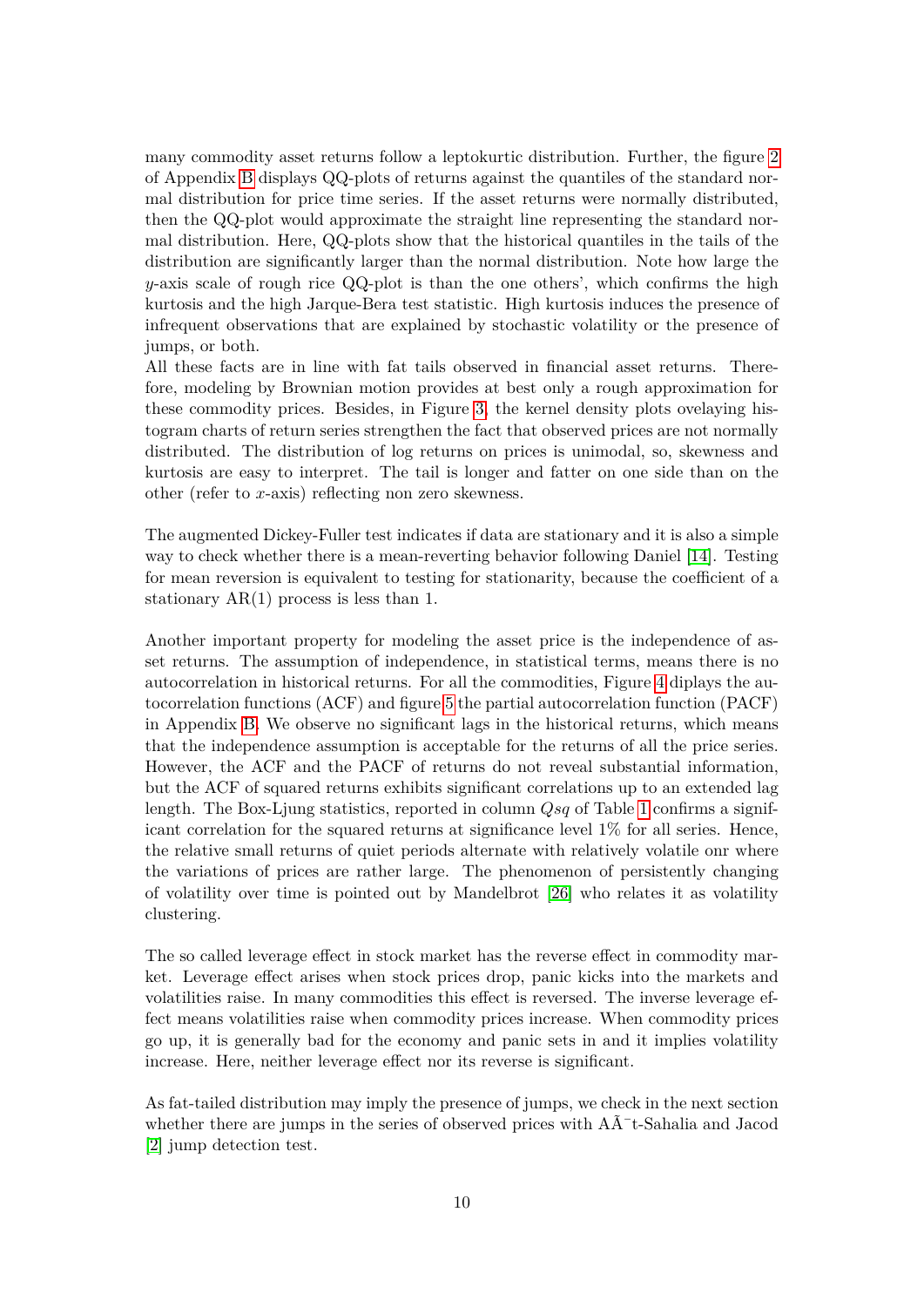#### **2.3.2 Testing for presence of jumps in agricultural futures prices**

Following the jump detection test of  $A\tilde{A}^-$ t-Sahalia and Jacod [2] described earlier in Section 2.1, we compute the test statistic  $S(p, k, \Delta_n)_t$  by setting  $p = 6$  and  $k = 2$  for all futures prices. We derive critical values  $c_{n,t}^c$  and  $c_{n,t}^j$  respectively, for the null hypothesis of absence of jumps and the null hypothesis of presence of jumps at level 5% and 10%. The null hypothesis of absence of jumps is rejected at significance level 5% for

|              |                                 |                    | Absence of jumps    |         |                     | Presence of jumps |       |
|--------------|---------------------------------|--------------------|---------------------|---------|---------------------|-------------------|-------|
| Product      | $\widehat{S}(p, k, \Delta_n)_t$ | $c_{n,t}^{c}$ (5%) | $c_{n,t}^{c}$ (10%) | $p_c$   | (5%)<br>$c_{n,t}^j$ | $c_{n,t}^j$ (10%) | $p_i$ |
| Corn         | 3.063                           | 3.076              | 3.280               | 0.048   | 19.28               | 15.24             | 0.43  |
| Soybean      | 1.267                           | 2.952              | 3.184               | $1e-5$  | 23.67               | 18.66             | 0.49  |
| Rough rice   | 1.047                           | 2.790              | 3.057               | $<1e-4$ | 36.77               | 28.87             | 0.50  |
| Coffee       | 1.230                           | 3.136              | 3.326               | $<1e-7$ | 29.89               | 23.51             | 0.49  |
| Cocoa        | 3.322                           | 3.205              | 3.380               | 0.081   | 15.20               | 12.06             | 0.39  |
| <b>CRBCI</b> | 2.921                           | 2.990              | 3.213               | 0.039   | 14.39               | 11.43             | 0.41  |

Table 2: Jump detection tests

The decision rule for details for null hypothesis of no jump is  $S(p, k, \Delta_n)_t < c_{n,t}^c$  and for null hypothesis of presence of jumps is  $\widehat{S}(p, k, \Delta_n)_t > c_{n,t}^j$ , (see Appendix A). The probability that the null hypothesis is true<br>is n-value: n<sub>-</sub> is the n-value of null hypothesis of absence of jumps and n; is the n-value of null hypot is *p*-value;  $p_c$  is the *p*-value of null hypothesis of absence of jumps and  $p_j$  is the *p*-value of null hypothesis of presence of jumps.

all the observed prices, excepted for cocoa futures price, for which the same hypothesis is rejected at level 10%. As the null hypothesis of presence of jumps is not rejected for cocoa futures price at significance levels 5% and 10%, we assume that the cocoa futures jumps within the period 2000 to 2012. However, the test statistic converges towards 1 for soybean, rough rice and roffee futures prices as shown by the result of convergence in case of absence of jumps in (12). When the test statistic  $\hat{S}(p, k, \Delta_n)_t$ converges towards to one, *p*-value is low. For other futures the test statistic is different from 1. This could be caused the the daily prices that we use instead of using high frequency data as advocate  $A\tilde{A}^-$ t-Sahalia and Jacod [2]. Another reason for non convergence towards to right value could be small data size. Note that the null hypothesis of presence of jumps is not rejeted for all price series.

One the presence of jumps is suggested, what kind of jump process is the right to consider for the price dynamics? In fact, jumps are generally characterized by small jumps and large jumps.  $A\tilde{\Lambda}^-$ t-Sahalia and Jacod [3] develop a statistical procedure to discriminate between the finite and infinite activity of jumps in a semimartingale discretely observed. The test is based on an arbitrary cutoff level to distinguish between small and large jumps. There is always a finite number of big jumps. The question is then, whether there is a finite or infinite number of small jumps. In our case, we assume a finite number of jumps and we consider a compound Poisson process to represent jump component for all price series. The compound Poisson process is the sum of a number of jump sizes. The number of jump sizes follows a Poisson process with its intensity being the average number per unit of time. Jump sizes are independent from the number of jumps and they are independent and identically distributed random variables. A compound Poisson process is a of finite activity, because its random number of jumps is finite<sup>4</sup>. Adding jump component to the model considered by

<sup>&</sup>lt;sup>4</sup> Compound Poisson process is piecewise constant Lévy process and its Lévy measure  $\ell(dx)$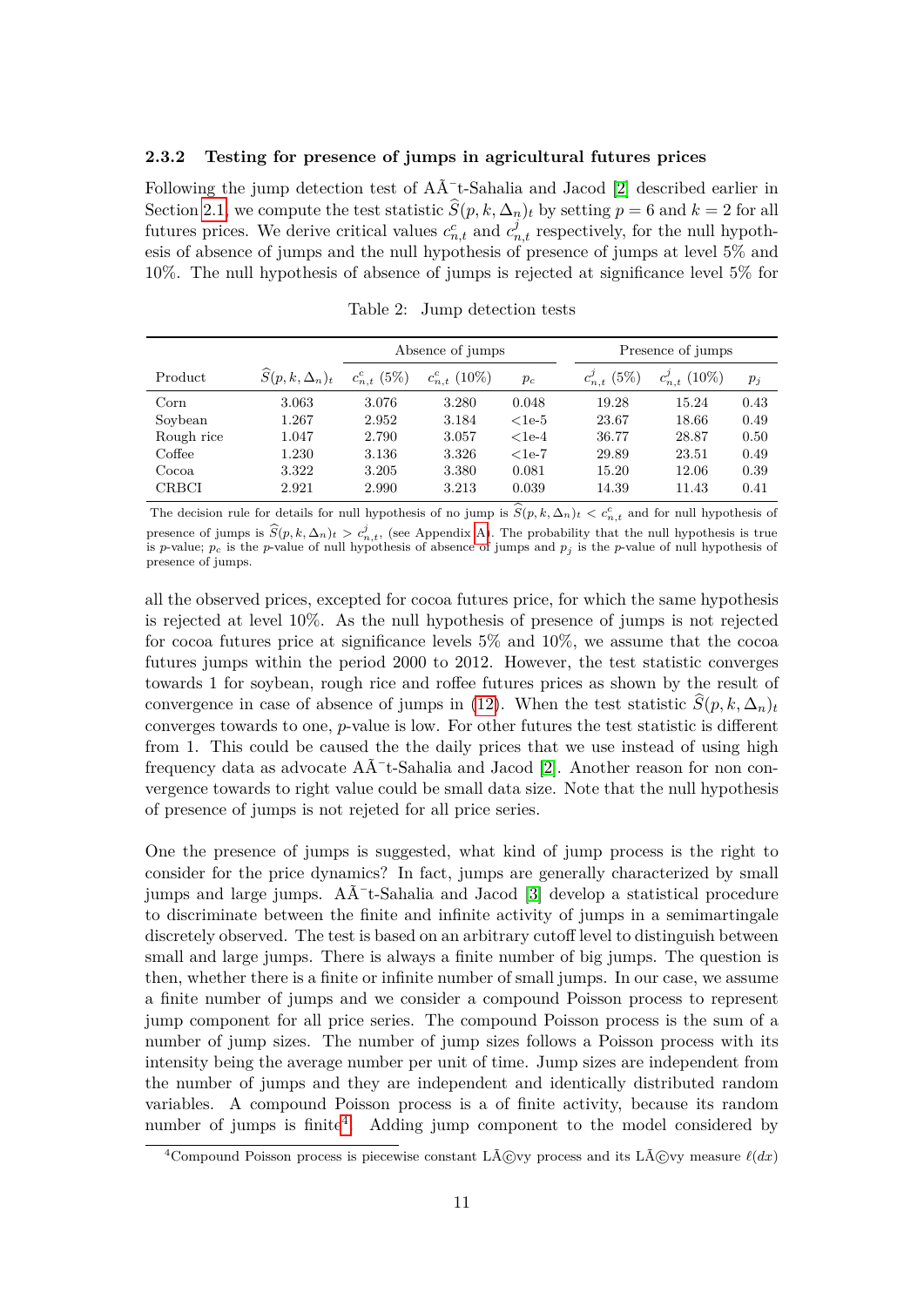Marcus and Modest [25], the new price model tries to capture excess skewness and kurtosis.

#### **2.3.3 Seasonality testing**

Figure 6 represents the monthly volatilities of the commodity futures prices. Volatilities vary according to same month of years and their increases and decreases alternate periodically. The pattern of monthly volatilities over a determined period (not the same period for all commodity futures) repeats itself along the thirteen years, subject to varying levels. The periodic variations are more pronounced in some years than in others. This fact may be due to sudden changes which cause irregular variation of volatilities. The July 2000 volatility of coffee futures shows an extreme variation. This fact could be attributed to the presence of jumps.

The test statistic of Fisher seasonality test is reported in Table 3 for monthly volatilities of commodity futures. These values suggest seasonal volatility as shown by the graphics of figure 6.

Table 3: Seasonality test on monthly volatilities

|                |       |        | Corn Soybean Rough rice Coffee Cocoa |               |
|----------------|-------|--------|--------------------------------------|---------------|
| Test statistic | 7.958 | 10.243 | 25.001                               | 18.491 28.549 |

The test statistic is compared to the theoretical value of 1.81 which is the 5% quantile of Fisher distribution with degree of freedom 11 and 143. The degree of freedom 143 is the number of months in thirteen years minus the number of independent parameters (which is 11, because as there are twelve months in a year, then 12 parameters which are linked to each other) under the model with trend and seasonality and minus the number of independent parameters (which is 2) under the model with trend only.

Figure 6 also exhibits a deformation of seasonality in volatility pattern for all the commodity futures in December 2007 or just after this period. This highlight the subprime crisis where speculators have used commodities as safe-haven because of their non correlation with stock markets that had drowned.

#### **3 Model and crop valuation**

Marcus and Modest [25] show the equivalence of describing market equilibrium in terms of the futures price and of the commodity, denoted by  $F_t$ , and  $S_t$ . Futures contracts are settled daily and have zero value. Further, when the contract matures

$$
F_T = P_T \tag{13}
$$

The current value  $V_t$  of the claim maturing at time  $T$  on stock of the commodity is then function of  $F_t$ ,  $S_t$ ,  $\theta_{k,t}$  and  $t$ , which together summarize all relevant information concerning the crop valuation. We denote the current value of the prospective stock of the commodity by  $V_t = V(F_t, S_t, t)$ .

is given by the multiplication of the intensity  $\lambda$  and the jump size probability density  $f(dx)$ :  $\lambda f(dx)$ . Compound Poisson process is of finite activity because its Lévy measure is finite  $\int_{\mathbb{R}} \ell(dx) = \lambda < \infty$ .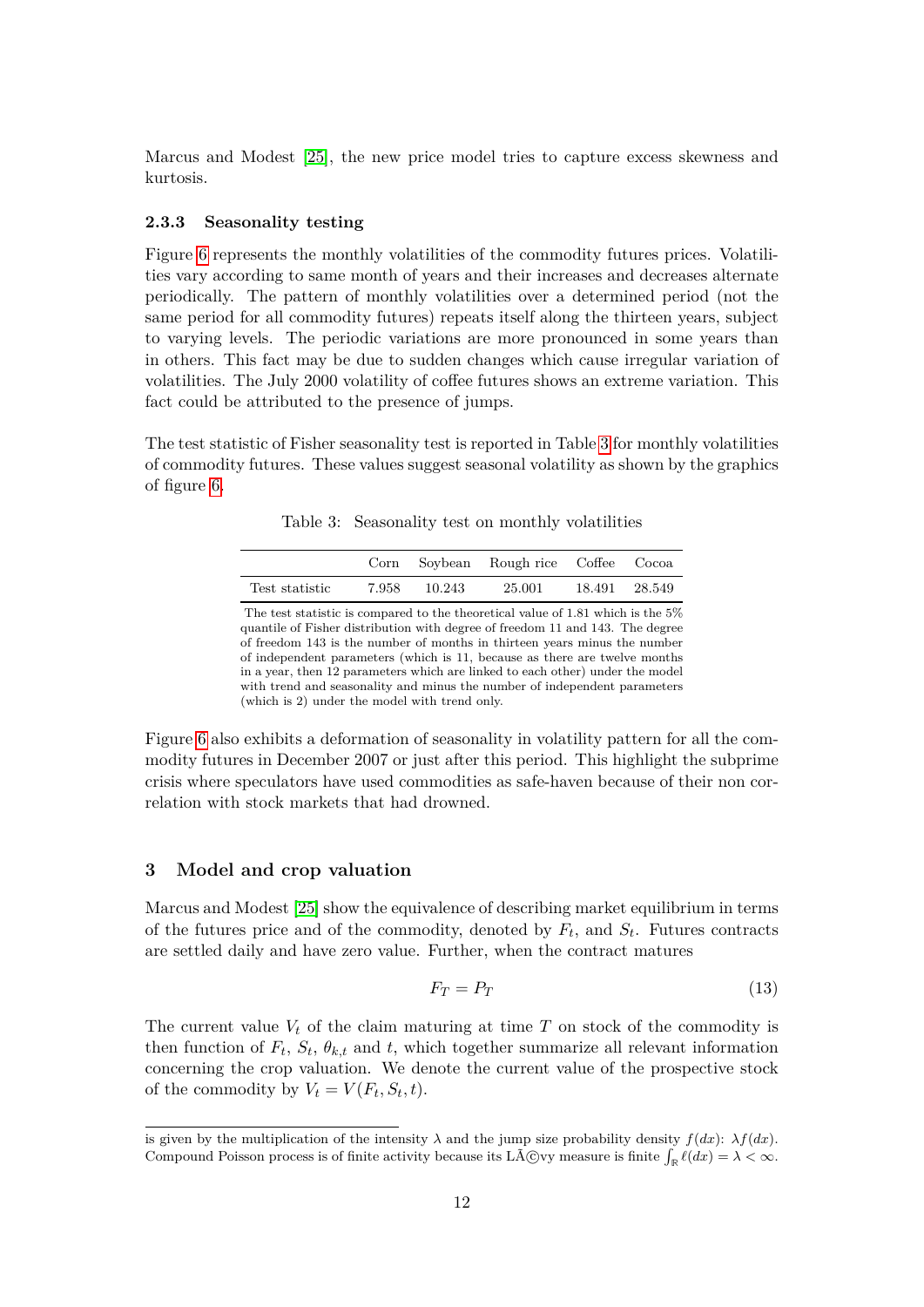Formally, we consider a vector  $(F_t, S_t, \theta_t)'$  of stochastic processes at time *t* where  $F_t$  denotes the futures price,  $S_t$  the commodity index price and  $\theta_t$  the share of a producer *k*. The futures price is assumed to follow mean-reverting jump-diffusion. Mean-reversion is motivated by the interaction of the supply and of the demand<sup>5</sup>. It is suggested by Augmented Dickey-Fuller test results shown in Table 1 above. The stock index follows a jump-diffusion process and the share of a producer a mean zero diffusion.

Schwartz and Smith [31] and Geman and Nguyen [17] observe that the market price of risk can only be estimated with very low precision from derivatives data. We assumed there exists a risk neutral probability measure **Q** under which price dynamics are considered.

$$
\frac{dF_t}{dF_{t-}} = \alpha(m - \ln F_t)dt + \sigma_1 e^{\varphi(t)}dW_{1,t} + (Y_{1,t} - 1) dN_{1,t},
$$
\n
$$
\frac{dS_t}{dS_{t-}} = (\mu)dt + \sigma_2 dW_{2,t} + (Y_{2,t} - 1)dN_{2,t}
$$
\n(14)

with  $\alpha > 0$  the rate at which the futures return reverts towards its long-term mean  $m, \mu$  is the rate of the return on shift demand parameter measured by the commodity index. The volatility of the futures price  $F_t$  is characterized by  $\sigma_1 > 0$  and by function  $\varphi(t)$ , that describes the seasonal behavior of futures return volatility,  $\sigma_2 > 0$  is the volatility of commodity index return.  $W_{1,t}$  and  $W_{2,t}$  are two correlated standard Brownian motions associated to price processes *F* and *S* respectively, with constant correlation  $\rho$ .  $N_{1,t}$  and  $N_{2,t}$ , are independent Poisson processes with intensities  $\lambda_1$  and  $\lambda_2$  respectively, and  $Y_{1,t}$  and  $Y_{2,t}$  are respectively the jump sizes of  $F_t$  and  $S_t$  following a log normal distribution. *t*− is the instant immediately before time *t* where there is jump.

Back et al. [5] argue that the function  $\varphi(t)$  impacts the value of an option by affecting the volatilities of underlying assets. We set  $\varphi(t)$  as in Back et al. [5] by

$$
\varphi(t) = \psi \sin(2\pi(t + \omega))\tag{15}
$$

where we impose  $\psi \geq 0$  and  $\omega \in [-0.5, 0.5]$  to ensure their uniquenss.

Expectations about market share of a producer change only as new (unexpected) information becomes available. Hence, under assumption of rational expectations in the sense that expected value of change in  $\theta$  is zero, we assume  $\theta$  to be described by a simple diffusion process with zero drift.

$$
\frac{d\theta_{k,t}}{\theta_{k,t}} = \sigma_3 dW_{3,t} \tag{16}
$$

where  $\sigma_3$  is the diffusion parameter associated to the standard Brownian  $W_3$ .  $W_3$  is independent of both *W*<sup>1</sup> and *W*<sup>2</sup> since the market share of a producer is assumed not to be correlated with the futures and the commodity index prices.

 $5$ Mean-reversion in commodity market models the correlation between the convenience yield and spot prices, spot price level dependent time-varying basis risk and negative relation between interest rates and prices. The convenience yield is all effects evolving from the ownership of the physical commodity compared to the ownership of a futures contract. See Schwartz [30] on the mean-reverting behavior of commodity prices.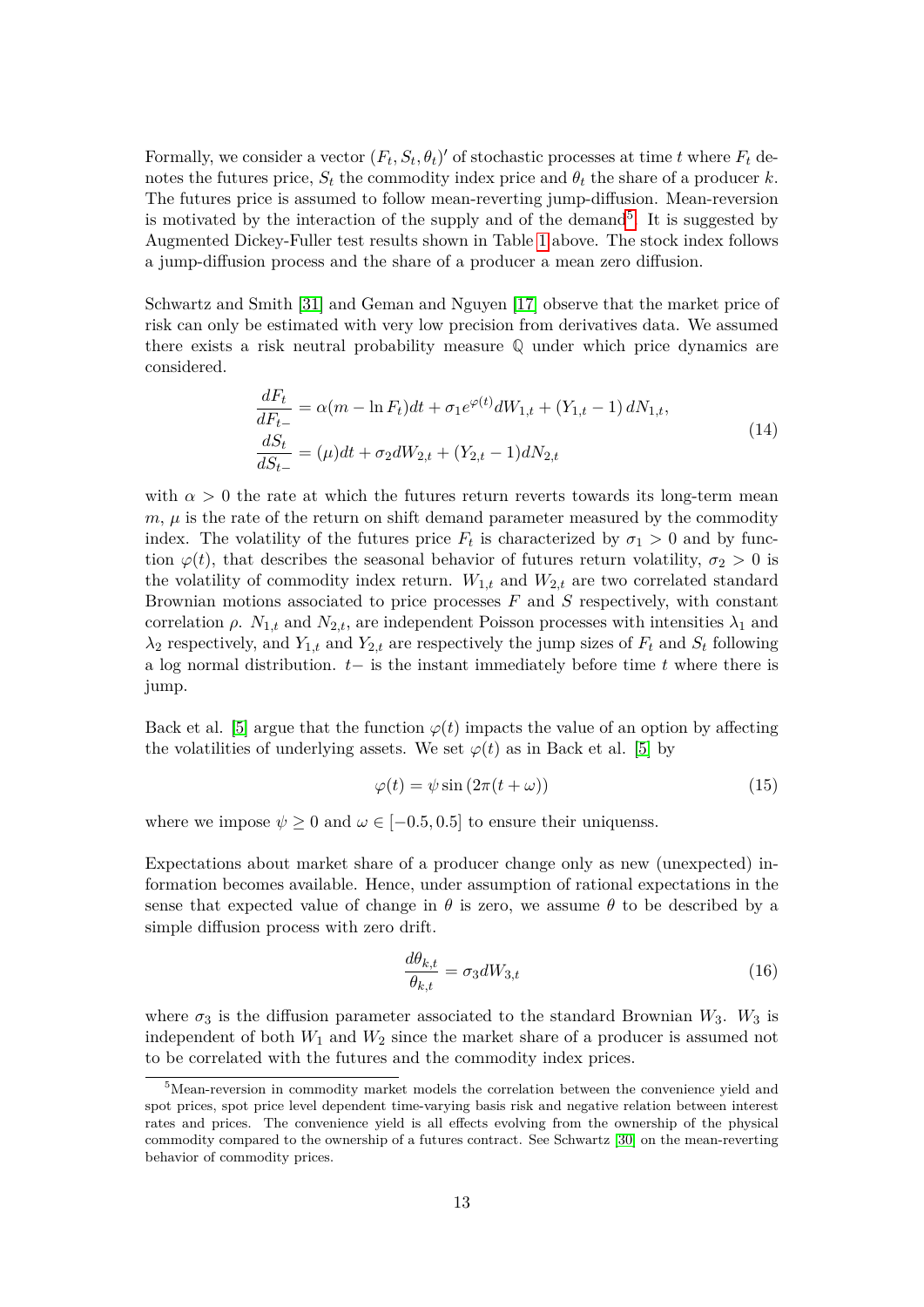#### **3.1 Crop valuation**

The value  $V_{k,t}$  of claim to a producer's revenue is function of  $\theta_t$ ,  $F_t$ ,  $S_t$  and  $t$ :  $V(\theta_{k,t}, F_t, S_t, t)$ . It is the discounted value of expected revenues  $V(\theta_{k,T}, F_T, S_T, T)$ in a risk-neutral world<sup>6</sup>

$$
V(\theta_{k,t}, F_t, S_t, t) = e^{-r(T-t)} \mathbb{E}^{\mathbb{Q}} \left[ V(\theta_{k,T}, F_T, S_T, T) | \mathcal{F}_t \right]
$$
(17)

where  $e^{-r(T-t)}$  is the discount factor with the risk-free interest rate r and  $\mathcal{F}_t$  is the information set available at time *t*.

The final value of  $V_{k,T}$  at maturity  $T$  depends on whether there is government support or not,

$$
V_T = \begin{cases} S_T^{\gamma} F_T^{1-\epsilon} & \text{if no support} \\ \max \left[ S_T^{\gamma} F_T^{1-\epsilon}, \bar{P} S_T^{\gamma} F_T^{-\epsilon} \right] & \text{if support.} \end{cases}
$$
(18)

where  $\theta_k$  has been dropped to simplicify notation.

 $\tau = T - t$ 

When there is no support, the crop value is straightforward from (18)

$$
V_t = e^{(g-r)\tau} S_t^{\gamma} F_t^{1-\varepsilon}
$$
\n(19)

with

$$
g = \gamma r + \frac{1}{2}\varepsilon(\varepsilon - 1)\sigma_1^2 e^{2\varphi(t)} + \frac{1}{2}\gamma(\gamma - 1)\sigma_2^2 + \gamma(1 - \varepsilon)\rho\sigma_1\sigma_2 e^{\varphi(t)}.
$$

When agricultural support system is available, equations (5) and (13) give the final condition of

$$
V_T = \max \left[ S_T^{\gamma} F_T^{1-\epsilon} , \, \bar{P} S_T^{\gamma} F_T^{-\epsilon} \right]. \tag{20}
$$

So, an increase in support level  $\overline{P}$  increases the value of the claim, as does the wealth parameter *S<sup>t</sup>* . Therefore, the value of *V<sup>t</sup>* behaves like an European put option price with random strike.

Let  $X_{1,t} = \ln F_t$  denotes the logarithm of the commodity futures price and  $X_{2,t} = \ln S_t$ be the logarithm of the commodity index price. We derive a partial integro differential equation (PIDE) for  $V_t = V(F_t, S_t, t)$  following Shreve [32] with final condition

$$
V_T = \max \left[ S_T^{\gamma} F_T^{1-\epsilon} , \, \bar{P} S_T^{\gamma} F_T^{-\epsilon} \right] \tag{21}
$$

in the following form

$$
0 = \frac{\partial V_t}{\partial t} + \sum_{i=1}^2 \left( \eta_i - \frac{1}{2} v_i^2 - \lambda_i \kappa_i \right) \frac{\partial V_t}{\partial x_i} + \sum_{i=1}^2 \frac{1}{2} v_i^2 \frac{\partial^2 V_t}{\partial x_i^2} + \rho v_1 v_2 \frac{\partial^2 V_t}{\partial x_1 \partial x_2} + \sum_{i=1}^2 \lambda_i \int_{-\infty}^{\infty} \left[ V(X_{i,t} + Y_{i,t}) - V_t \right] f_{Y_i}(y_i) dy_i \tag{22}
$$

 ${}^{6}$ Risk-neutral world summarizes probability of future outcome adjusted for risk, which is then used to compute expected asset value. The benefit of risk-neutral pricing approach is that once the riskneutral probability are calculated, it can be used to price the asset based on its expected payoff. Theoretical risk-neutral probability differ from actual real world probability; if the latter were used, expected value of a security would need to be adjusted for its individual risk profile.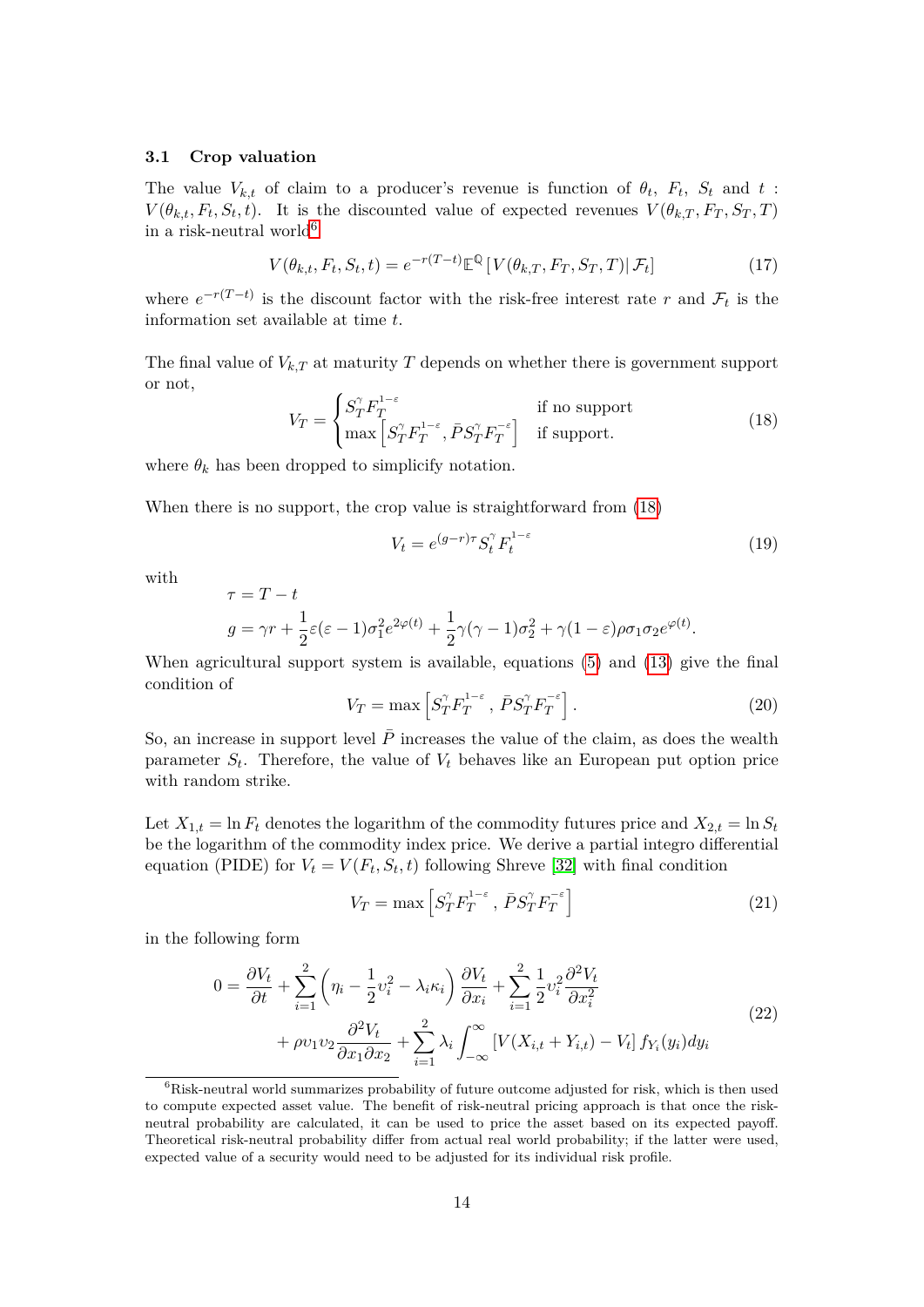where  $f_{Y_i}$  is the probability density function of the jump size  $Y_i$  and

$$
\eta_1 = \alpha(m - X_{1,t}), \qquad v_1 = \sigma_1 e^{\varphi(t)},
$$
  

$$
\eta_2 = \mu, \qquad v_2 = \sigma_2.
$$

The crop value *V<sup>t</sup>* depends on price dynamics modeled as jump-diffusion processes. Closed form solution is no more possible because it is possible for hedging strategy involving only continuous model as in Black [9]. When the underlying price dynamic contains jump component, the hedging strategy as generalized in Harrison Pliska [18] is no more possible and jump risk could be not hedged. So, we solve (22) numerical with Monte Carlo method. Monte Carlo simulations provide a convenient framework that approximate both continuous and jump-diffusion models of price dynamics. Another way to solve a PIDE is by Fourier transform via the characteristic function, (see Carr and Manda [10]).

The basic idea behind of Monte Carlo simulations is for approximating the expectation of a function of a random variable. Option pricing with Monte Carlo method is to calculate the expected value of a quantity which is a function of the solution to a stochastic differential equation. It is based on the distribution of terminal asset prices, determined by the process governing the future price movements. The calculation generates a serie of asset price trajectories and the terminal asset prices from the trajectories are used to estimate the option price. The option price with Monte Carlo simulation is often used as benchmark because the method is consistent in approximating expectation of function of random variable<sup>7</sup>. Since this is independent of the number of dimensions, the Monte Carlo method does not suffer from the "curse of dimensionality" that affects other numerical techniques. However, Monte Carlo simulations are comparatively slow for pricing options on a single asset, but it can easily be extended to multidimensions.

#### **3.2 Optimal production rules**

The producer chooses the size of the crop that maximize the value of his harvest. From relation (8), it follows that the optimal choice of input  $I_k$  for producer  $k$  is implicitly obtained by the first-order condition for the value maximization

$$
\frac{\partial \theta_k(I_k)}{\partial I_k} V = 1. \tag{23}
$$

So, when individual production decisions are optimal, one extra unit of investment at the margin leads to one unit increase in the ex ante value of crop for every producer *k*. Indeed, using (7) we have

$$
dV_{k,T} = V_T d\theta_{k,T} + \theta_{k,T} dV_T
$$
  
=  $V_T \frac{\partial \theta_k(I_k)}{\partial I_k} dI_k$  with  $dV_T = 0$ . (24)  
For  $dI_k = 1$ , we have  $dV_{k,T} = 1$ .

<sup>7</sup>Sam Savage has said about Monte Carlo simulation : *What is the last thing you do before you climb on a ladder? You shake it, and that is Monte Carlo simulation.*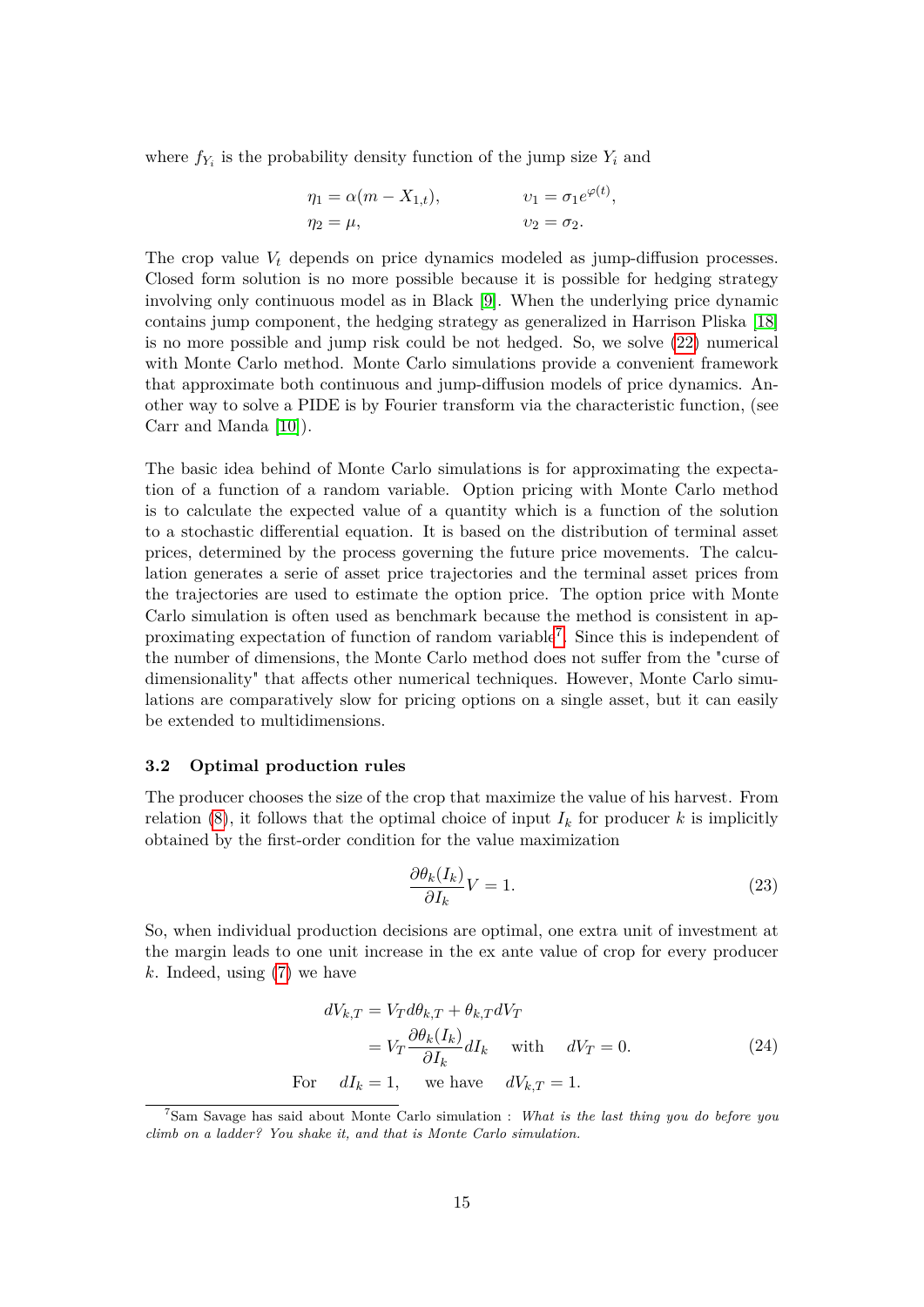Then,  $dV_{k,T}$  is proportional to  $dI_k$ , and it follows that if any producer *k* overestimate *V*, it will be incurring too high a marginal cost and will be overinvesting in the the crop. Note that the marginal cost of one unit of output is

$$
\frac{1}{\theta_{k,T}'(I_k)Q_T}.
$$

Let  $V^{ref}(F_t, S_t, t)$  be the estimate value of crop when output are non-stochastic. In this case futures price and commodity index are locally perfectly correlated,  $\rho = 1$  and we have

$$
V^{ref}(F_t, S_t, t) = e^{(a-r)\tau} F_t^{1-\epsilon} S_t^{\gamma}
$$
\n(25)

with

$$
a = \gamma r + \frac{\gamma \sigma_2^2}{2} \left(\frac{\gamma}{\varepsilon} - 1\right)
$$

which can also be written as

$$
V^{ref}(F_t, S_t, t) = e^{-r\tau} Q_T F_t.
$$
\n
$$
(26)
$$

The optimal production rule, when output is non-stochastic, is to set the marginal cost of one unit of production equal to the discounted futures price

$$
F_t e^{-r\tau} = \frac{1}{\theta'_{k,T}(I_k)Q}.
$$
\n
$$
(27)
$$

Now, let denote by  $V^M(F_t, S_t, t)$ , the estimate value of crop when output is stochastic, where *M* represents the price model.  $M = mm$  is the model of Marcus and Modest [25] when price dynamics follow constant drift and volatility,  $M = mr$  when futures price dynamics follow mean-reverting with constant volatility and  $M = j$  when price dynamics follow jump-diffusion as (14).

The application of (27) when output is stochastic will lead producers to an inadequate level of resources and expression (24) shows that the optimal level of marginal cost is proportional to the farmer's perception of the *ex ante* value of the crop. Therefore, by comparing the estimates of  $V(F_t, S_t, t)$  when output is nonstochastic to when output is stochastic, one may evaluate the percentage difference in marginal costs chosen by a farmer who uses the rule in (27) instead of the correct rule. The percentage error in marginal cost is a measure<sup>8</sup> of resource misallocation

$$
e^{M} = \frac{V^{ref}(F_{t}, S_{t}, t) - V^{M}(F_{t}, S_{t}, t)}{V^{M}(F_{t}, S_{t}, t)}, \quad M = mm, mr, j.
$$
 (28)

Section 4.2 discuss the percentage error in marginal cost for different model of price dynamics.

<sup>&</sup>lt;sup>8</sup>However, that measure would require several inputs, such as farmers production functions, which are not integral to the rest of the analysis. It does not necessarily indicate the magnitude of welfare loss, which would more properly be measured by lost producer plus consumer surplus.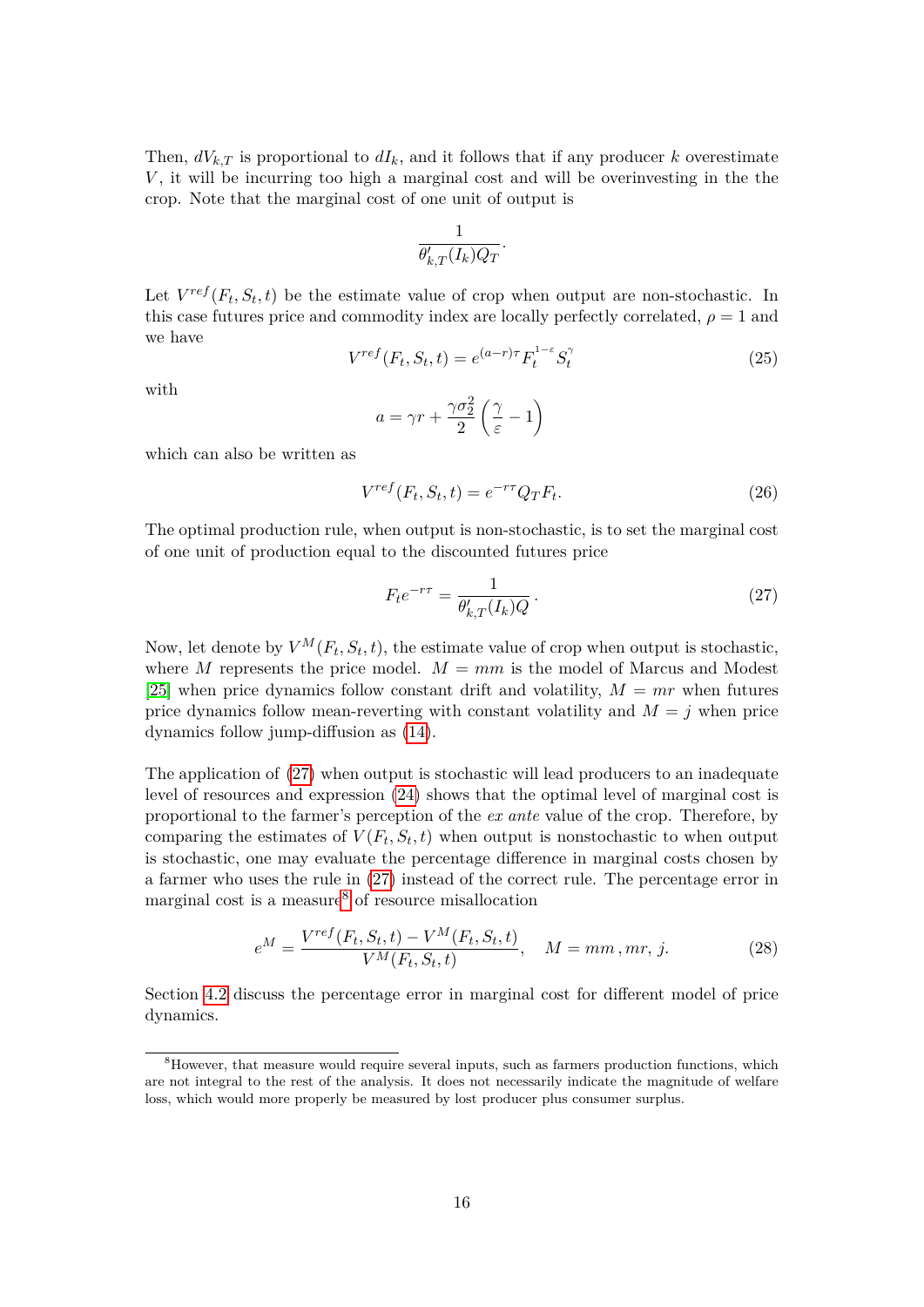## **4 Numerical applications**

Numerical applications compare the decision rule under non-stochastic and stochastic output subject to assumption of price dynamics. Marcus and Modest [25] assume Brownian motion to represent the source of risk. We assume mean-reverting and meanreverting jump-diffusion for risk factor as well as seasonality in futures price volatility. We derive the same decision rule as in Marcus and Modest [25] by considering these stylized facts. As price dynamics include jump components, hedging against systematic risk does not have closed form solution. We use Monte Carlo method to valuate the crops as put option. The valuation from Monte Carlo method serves as reference price.

The crop value depends on model parameters. Fundamental parameter knowledge, based on economic analysis of the factors, is perhaps the most meaningful channel for model calibration. Nevertheless, data based methods are often needed to complement and validate a particular model. Maximum likelihood method is a way to deal with model parameter estimates from data at hand. However, we do not estimate price elasticities with maximum likelihood method.

## **4.1 Parameter estimates for price dynamics**

We first consider two types of continuous models for futures prices: constant drift and volatility diffusion process as in Marcus and Modest [25] and mean-reverting model with constant volatility. The commodity index price always follows constant drift and volatility diffusion process in continuous futures price dynamic. Secondly, we use discontinuous models of (14). Tables 4 and 5 display maximum likelihood estimation of parameters of respectively continuous and discontinuous models using observed prices. The standard error of each parameter estimate is reported in square brackets just below the parameter.

|                | Parameters | Corn     | Soybean  | R. Rice  | Coffee   | Cocoa    | <b>CRBCI</b> |
|----------------|------------|----------|----------|----------|----------|----------|--------------|
| Simple         | $\mu$      | 0.1411   | 0.1203   | 0.1169   | 0.0763   | 0.1328   | 0.0656       |
| diffusion      |            | [0.0045] | [0.0058] | [0.0166] | [0.0163] | [0.0096] | [0.0084]     |
|                | $\sigma$   | 0.3002   | 0.2642   | 0.2837   | 0.3414   | 0.3257   | 0.1842       |
|                |            | [0.0084] | [0.0101] | [0.0116] | [0.0171] | [0.0158] | [0.0085]     |
| Mean-reverting | $\alpha$   | 0.0161   | 0.0125   | 0.0269   | 0.0014   | 0.0093   |              |
| diffusion      |            | [0.0141] | [0.0092] | [0.0270] | [0.0798] | [0.0070] |              |
|                | m          | 0.1016   | 0.1693   | 0.2700   | 0.0992   | 0.1647   |              |
|                |            | [3.8630] | [3.7373] | [2.0942] | [6.5905] | [5.5788] |              |
|                | $\sigma$   | 0.3002   | 0.2642   | 0.2836   | 0.3415   | 0.3257   |              |
|                |            | [0.0054] | [0.0060] | [0.0086] | [0.0071] | [0.0058] |              |

Table 4: Parameter estimates of continuous model

This table reports parameter estimates for constant drift and volatility in the upper part and meanreverting with constant volatility model in the lower part.

Volatility estimates with maximum likelihood method in Table 4 are the same as historical volatilities in Table 1, while the average return is different the long-run term. Positive long-run shows the up trend as Figure 1 exhibits it.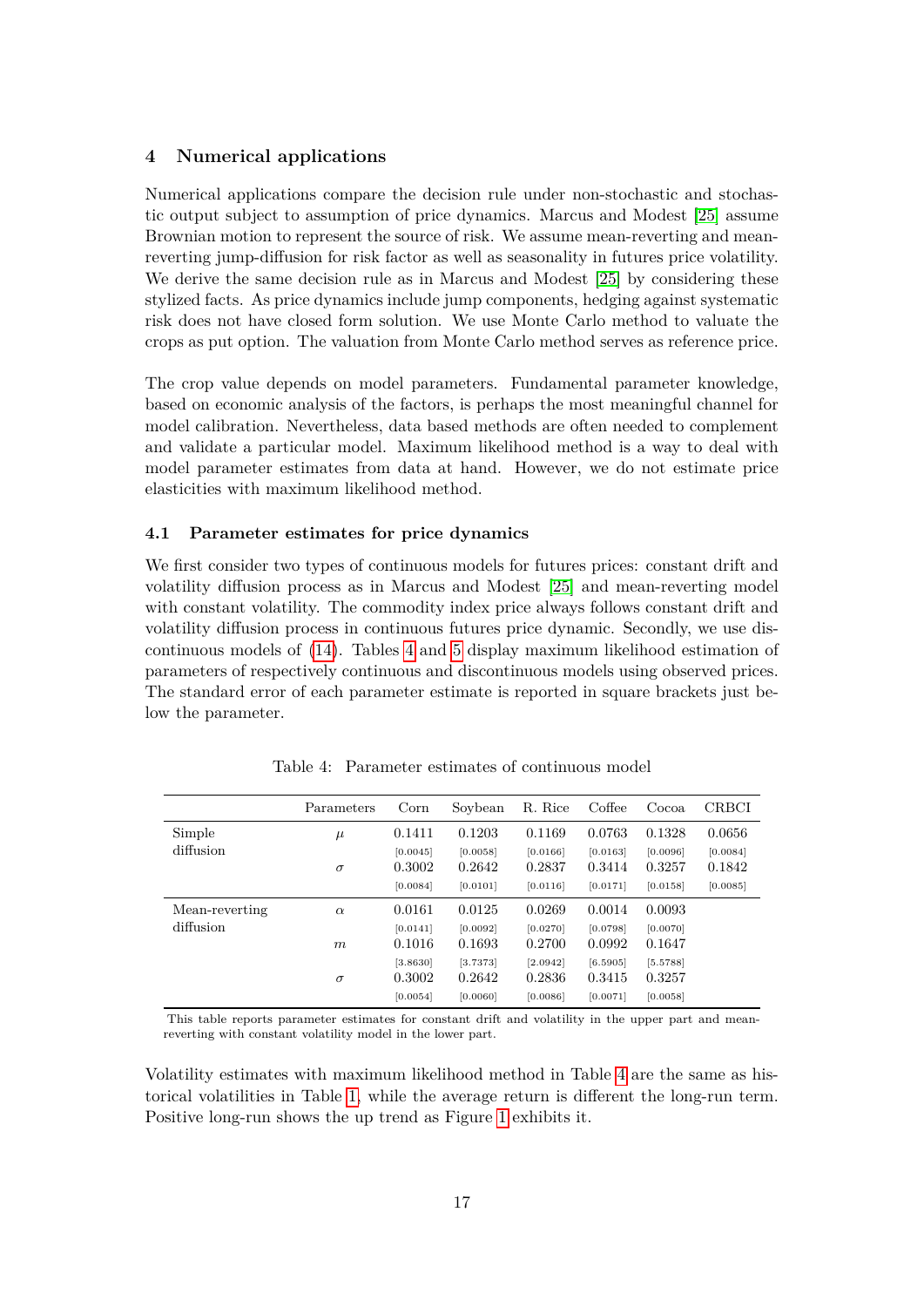Table 5 reports parameter estimates of the discontinuous model as, specified in equations (14).

| Parameters                  | $_{\rm Corn}$ | Soybean  | R. Rice   | Coffee   | Cocoa    | CRBCI    |
|-----------------------------|---------------|----------|-----------|----------|----------|----------|
| $\mu$                       |               |          |           |          |          | 0.0368   |
|                             |               |          |           |          |          | [0.0119] |
| $\alpha$                    | 0.0162        | 0.0123   | 0.0156    | 0.0014   | 0.0094   |          |
|                             | [0.0238]      | [0.0101] | [0.0530]  | [0.2222] | [0.0069] |          |
| $\,m$                       | 0.0159        | 0.0146   | 0.1331    | 0.1754   | 0.1291   |          |
|                             | [4.1709]      | [4.3184] | [1.7094]  | [7.0804] | [5.5088] |          |
| $\sigma$                    | 0.2997        | 0.2641   | 0.2484    | 0.3412   | 0.3257   | 0.1841   |
|                             | [0.0054]      | [0.0060] | [0.0043]  | [0.0071] | [0.0058] | [0.0035] |
| $\psi$                      | 0.0099        | 0.0125   | 0.2108    | 0.0077   | 0.0077   |          |
|                             | [0.0002]      | [0.0003] | [0.0049]  | [0.0002] | [0.0001] |          |
| $\omega$                    | 0.0107        | 0.0102   | $-0.0203$ | 0.0054   | 0.0139   |          |
|                             | [0.0002]      | [0.0002] | [0.0004]  | [0.0001] | [0.0002] |          |
| $\lambda$                   | 0.4246        | 0.2137   | 3.5690    | 0.1974   | 0.1361   | 0.3187   |
|                             | [0.0593]      | [0.0203] | [0.0141]  | [0.4445] | [0.0063] | [0.1964] |
| $\kappa$                    | 0.0004        | 0.0014   | 0.0094    | 0.0009   | 0.0014   | 0.0009   |
|                             | [0.0026]      | [0.0009] | [0.0110]  | [0.0295] | [0.0012] | [0.0008] |
| $\mathcal{S}_{\mathcal{S}}$ | 0.0182        | 0.0096   | 0.0930    | 0.0078   | 0.0100   | 0.0092   |
|                             | [0.0019]      | [0.0004] | [0.0139]  | [0.0028] | [0.0002] | [0.0009] |

Table 5: Parameter estimates of jump-diffusion model

Volatility estimates are almost the same even in presence of jumps in price dynamics, excepted for rough rice futures. Rough rice futures has the highest kurtosis and the highest Jarque-Bera test statistic, from Table 1, which means that its fat tails are likely due by more upward jumps than downward one (its skewness is positive). A higher  $\lambda$  implies more jumps in data on average and the sense of jump depends on the signs of skewness and  $\kappa$ . So, as expected rough rice futures varies more frequently than other commodity futures; its jumps size volatility is the largest. The speed of reversion is also stable compared to parameters of mean-reversion model without jump component. The long-term mean is quiet instable for all commodity futures. Notice that the parameter estimates by maximum likelihood method is model dependent or sensitive to computation techniques like initialization.

We set wealth elasticity at  $\gamma = 0.50$  as in Marcus and Modest [25], and estimate price elasticities of considered commodity futures using the trade volume of year 2012.

Table 6: Price elasticity

| Commodity  |       | $\gamma$ |
|------------|-------|----------|
| Corn       | 0.589 | 0.238    |
| Soybean    | 0.637 | 0.493    |
| Rough righ | 0.739 | 1.055    |
| Coffee     | 0.615 | 0.455    |
| Coffee     | 0.502 | 0.798    |

The crop value is larger (*i*) with increases in the futures price for  $0 < \varepsilon < 1$ , (*ii*) with decreases in the futures price for  $\varepsilon > 1$ ,  $\partial V_{k,t}(\cdot)/\partial F_t = (1 - \varepsilon)(V_t/F_t)$ , and (*iii*) with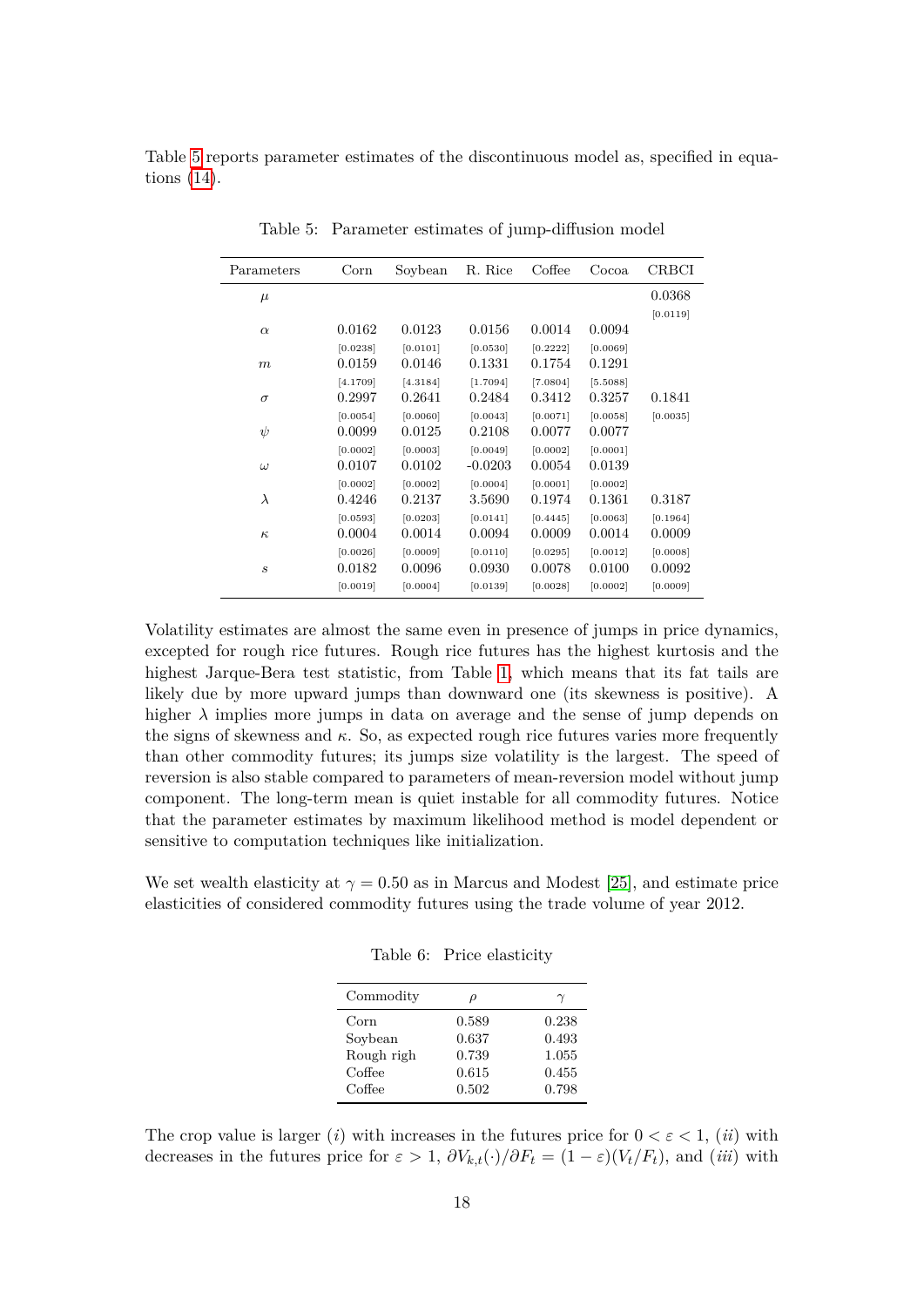increases in wealth,  $\partial V_{k,t}(\cdot)/\partial S_t = \gamma(V_t/S_t) > 0$ . For instance, a decrease in rough rice futures price involves a larger crop value for more investment, whereas it is relatively the opposite for other commodities.

#### **4.2 Comparison of optimal production rules**

We consider three models for the crop value when output is stochastic that is compared to the crop value when output is nonstochastic. The following tables present the percentage error in marginal cost under different models for the considered commodities. The crop value  $V(F_t, S_t, t)$  is estimated by Monte Carlo simulations when output is stochastic, even for Marcus and Modest [25]. We simulate one million price trajectories using parameter estimates in the previous section. We use the December, 31st 2012 prices as initial values for both futures and commodity index.

#### **4.2.1 Valuation in absence of agricultural support**

In absence of price support, the value of crop is given by relation (19) subject to the price dynamics when output is stochastic. Table 7 reports numerical results of the difference in marginal costs. Our results suggest that marginal cost equal the futures price (25), leads to produce too little whereas in Marcus and Modest [25] the results are different. Our results also show that the crop value is underestimated with Brownian motion price dynamics than with jump-diffusion price dynamics. The magnitude of percentage errors are higher when prices follow jump-diffusion than when prices follow continuous models. So, representing the source of risk by only Brownian motion do not take into account all the risk factors.

| $e^{mm}$  | $e^{mr}$  | $e^j$     |
|-----------|-----------|-----------|
| $-0.0522$ | $-0.0475$ | $-0.0579$ |
| $-0.0368$ | $-0.0329$ | $-0.0464$ |
| $-0.0115$ | $-0.0121$ | $-0.0318$ |
| $-0.0348$ | $-0.0243$ | $-0.0396$ |
| $-0.0242$ | $-0.0204$ | $-0.0363$ |
|           |           |           |

Table 7: Comparisons of production rules without price support

#### **4.2.2 Valuation in presence of agricultural support**

In the presence of agricultural price supports, for non-stochastic output, farmers would not be expected to use the rule that the discounted futures price equals marginal cost if  $F_t \leq \bar{P}$ , because the effective price must be at least  $\bar{P}$ . Thus, we assume the farmer sets the discounted value of  $\max(F_t, \overline{P})$  equal to the futures price, and

$$
V_t^{ref} = e^{r\tau} \times \max(F_t, \bar{P}).\tag{29}
$$

When there is price support, Marcus and Modest [25] find a closed form formula when output is stochastic. But, we use Monte Carlo method to compute the crop value when output is stochastic whichever the price dynamics follow to make the results easy to interpret.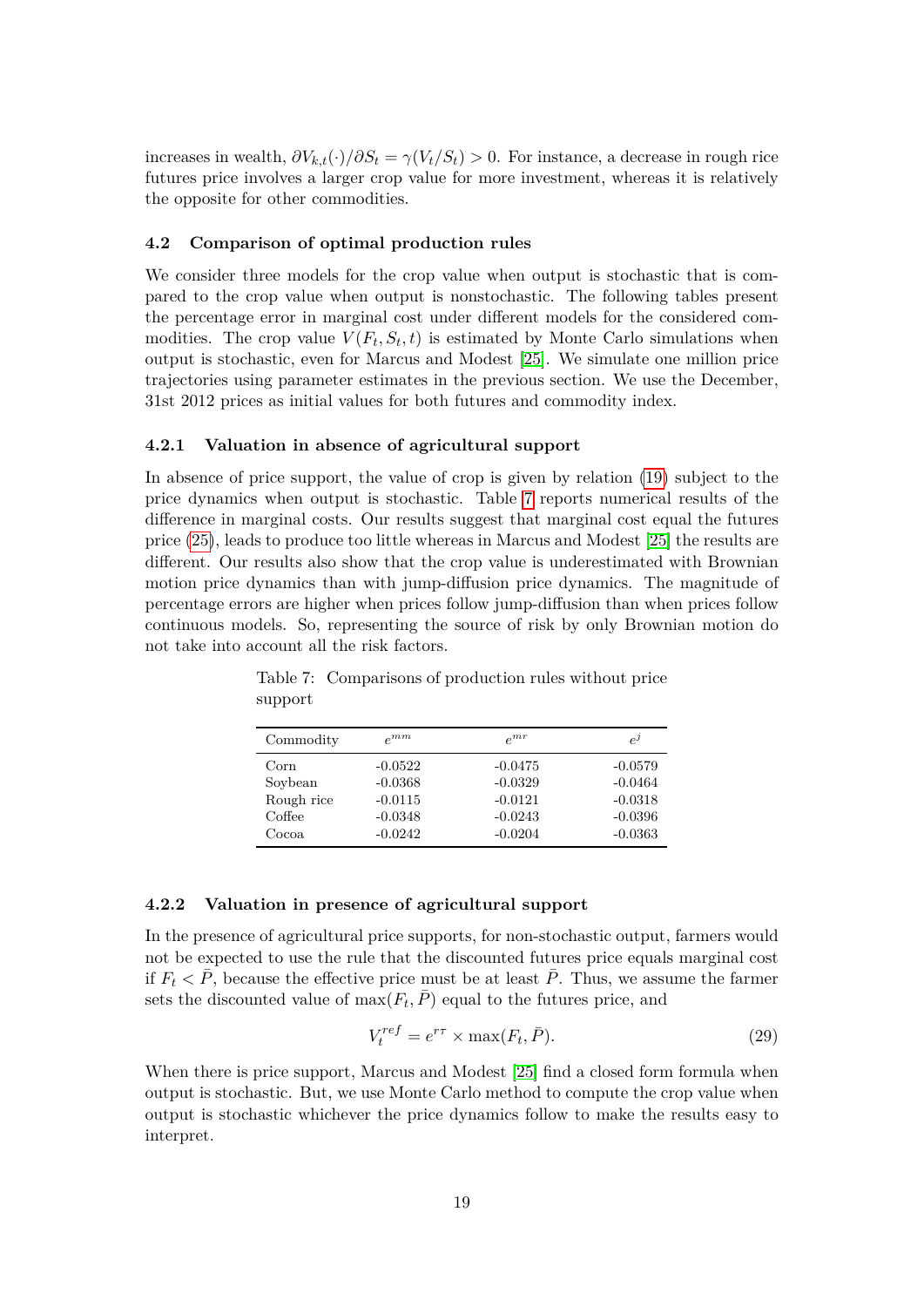The following Tables 8, 9 and 8 present estimates of the percentage difference in marginal cost that would result from using the simple in (29) instead of the optimal rule derived for stochastic output under price supports. We choose three possible ratios of support price to futures price to illustrate the effect of stochastic output.

Finally, if the government were to guarantee farmers a minimum price equal to the current futures price (which can be interpreted as the risk-adjusted expected spot price), then the percentage error would be negative, except for corn futures. Again, the crop value under Brownian motion underestimates risk factor.

To summarize, either in the absence or in the presence of price support, our results indicate that the simple rule is not a good approximation to the market reality. Only the corn producer with price support produces stands out from the considered agricultural products.

|            |           | $P/F = 0.75$ |           |
|------------|-----------|--------------|-----------|
| Commodity  | $e^{mm}$  | $e^{mr}$     | $e^j$     |
| Corn       | 0.0731    | 0.0955       | 0.0952    |
| Soybean    | $-0.0744$ | $-0.0714$    | $-0.0714$ |
| Rough rice | $-0.0964$ | $-0.0964$    | $-0.0977$ |
| Coffee     | $-0.0377$ | $-0.0364$    | $-0.0590$ |
| Cocoa.     | $-0.0984$ | $-0.0979$    | $-0.0979$ |

Table 8: Comparison of production rule at support less than futures price

Table 9: Comparison of production rule at support equal futures price

|                                                  |                                                            | $\bar{P}/F=1$                                                 |                                                            |
|--------------------------------------------------|------------------------------------------------------------|---------------------------------------------------------------|------------------------------------------------------------|
| Commodity                                        | $e^{mm}$                                                   | $e^{mr}$                                                      | $e^j$                                                      |
| Corn<br>Soybean<br>Rough rice<br>Coffee<br>Cocoa | 0.0731<br>$-0.0744$<br>$-0.0964$<br>$-0.0377$<br>$-0.0984$ | $-0.0984$<br>$-0.0714$<br>$-0.0964$<br>$-0.0362$<br>$-0.0979$ | 0.0970<br>$-0.0713$<br>$-0.0976$<br>$-0.0567$<br>$-0.0978$ |

Table 10: Comparison of production rule at support greater than futures price

|                                                   |                                                            | $P/F = 1.25$                                               |                                                            |
|---------------------------------------------------|------------------------------------------------------------|------------------------------------------------------------|------------------------------------------------------------|
| Commodity                                         | $e^{mm}$                                                   | $e^{mr}$                                                   | $e^{j}$                                                    |
| Corn<br>Soybean<br>Rough rice<br>Coffee<br>Cocoa. | 0.1318<br>$-0.0679$<br>$-0.0977$<br>$-0.0538$<br>$-0.0978$ | 0.0954<br>$-0.0715$<br>$-0.0964$<br>$-0.0364$<br>$-0.0979$ | 0.1318<br>$-0.0680$<br>$-0.0977$<br>$-0.0364$<br>$-0.0978$ |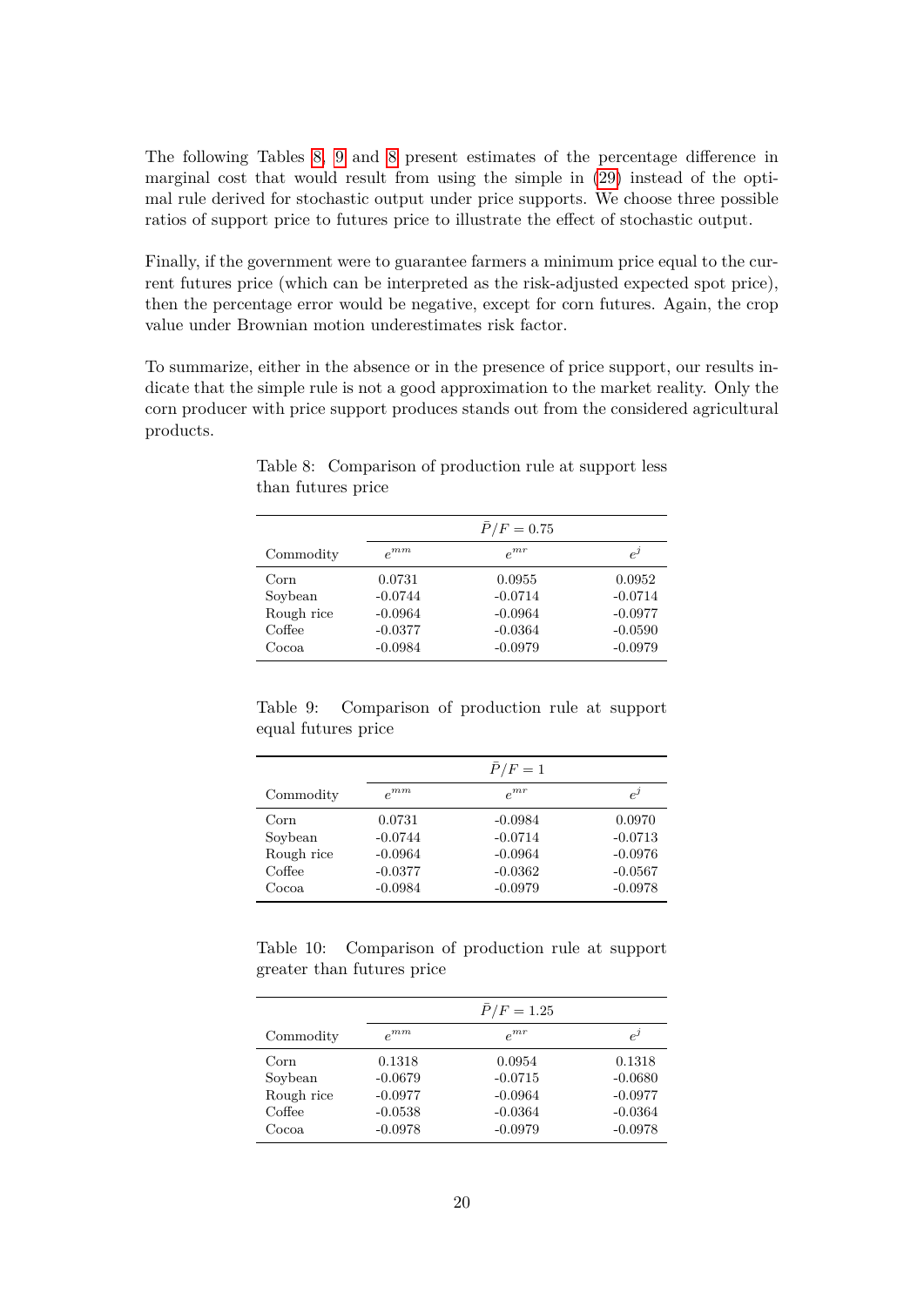## **5 Conclusion**

We consider, in this paper, the production decision of a firm facing both demand and output uncertainty as in Marcus and Modest [25], whom use Brownian motion to describe uncertainty faced by an agricultural producer. We extend their model by including jump component in price dynamics and derive the same preference-free production rules which do depend on the existence of well-developed futures markets. Particularly, including jump involves crop value to better consider sysmatic risk that does not have a closed form valuation.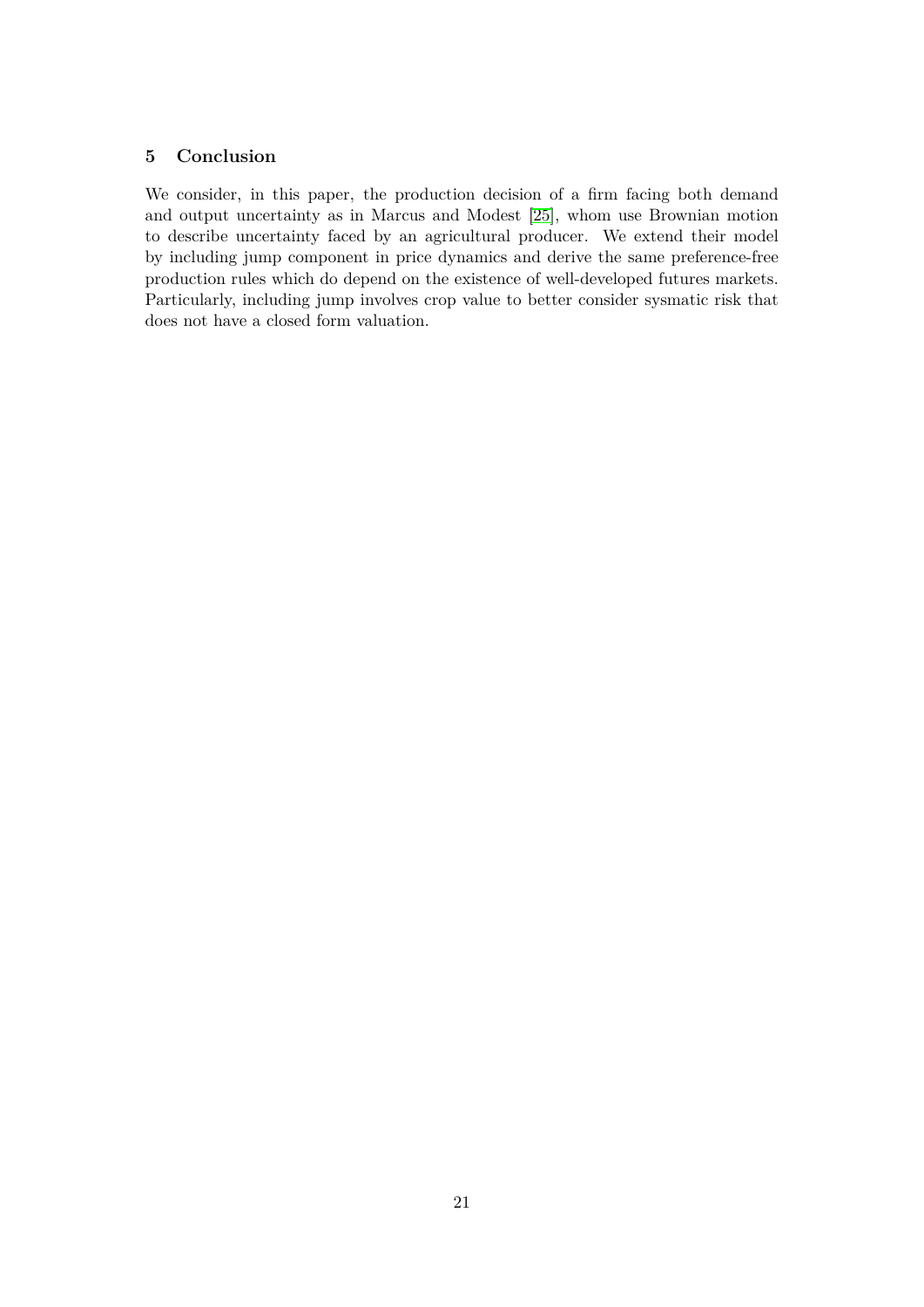#### **A Jump detection test procedure**

We summarize here the jump detection test designed by  $A\tilde{A}^-$ t-Sahalia and Jacod [2, 3].

Let  $X = (X_t)_{t \in [0,T]}$  be the log-price process defined on a fix filtered probability space  $(\Omega, \mathcal{F}, (\mathcal{F})_{t>0}, \mathbb{P})$ , F can be seen as information filtration for market participants. Formally,  $X$  is assumed to have more general form of It $\bar{\text{o}}$ -semimartingale which has a nice representation in terms of a Wiener process and a Poisson random measure. That is

$$
X_t = X_0 + \int_0^t b_s ds + \int_0^t \sigma_s dW_s + \int_0^t \int_{\mathbb{R}} \kappa \circ \delta(s, x) (\mu - \nu)(ds, dx)
$$
  
+ 
$$
\int_0^t \int_{\mathbb{R}} \kappa' \circ \delta(s, x) \mu(ds, dx)
$$
 (30)

where *W* denotes a  $(\mathcal{F}_t)$ -standard Wiener process and  $\mu$  is a  $(\mathcal{F}_t)$ -Poisson random measure on  $(0, \infty) \times \mathbb{R}$  with intensity measure  $\nu(dt, dx) = dt \otimes \lambda(dx)$ , and  $\lambda$  is a *σ*-finite or infinite measure. The processes  $b = (b_t)_{t \in [0,T]}$  and  $\sigma = (\sigma_t)_{t \in [0,T]}$  are optional. Moreover,  $\kappa$  is a continuous function with compact support and  $\kappa'(x) = x$ on a neighborhood of 0, and  $\kappa'(x) = x - \kappa(x)$ . The characteristics of *X* are defined as follow

$$
A_t = \int_0^t b_s ds, \qquad \langle M \rangle_t = \int_0^t \sigma_s^2 ds, \qquad \nu(dt, dx) = dt F_t(dx)
$$

and are absolutely continuous with respect to the Lebesgue measure and  $F_t(D)$  is optional for all Borel subsets D of R.  $\langle M \rangle$  is the quadratic variation of the continuous local martingale. The volatility  $\sigma_t$  could have the same form as  $X$ , but with another Wiener independent of the one  $(W, \mu)$ .

When *X* jumps, it is expressed by

$$
\Delta X_t = X_t - X_{t-} \qquad \text{with} \qquad X_{t-} = \lim_{u \uparrow t} X_u.
$$

Notice that  $t-$  is the instant immediately before time  $t$ , so  $\Delta X_t$  is different from an increment of *X* which is expressed as  $X_t - X_s$  for  $s \leq t$ . Futhermore, detecting jumps for one-dimensional process is not a restriction since even if it were multimensional, a jump would necessarily be a jump for at least one of its components.

Following Barndorff-Nielsen and Shepard [7], who argue that multipower absolute variations can separate the continuous part of the quadratic variation,  $A\tilde{A}^-$ t-Sahalia and Jacod [2] base the jump detection procedure on processes that measure separately the continuous and jump components of *X*. The variability of the continuous part and the discontinuous part are defined respectivily for any positive number *p* as follow

$$
A(p)_t = \int_0^t |\sigma_s|^p ds \quad \text{and} \quad B(p)_t = \sum_{s \le t} |\Delta X_s|^p \tag{31}
$$

with  $\sigma_t$  the instantaneous volatility parameter of the asset price dynamic. The higher the value of p, the more seperable are  $A(p)_t$  and  $B(p)_t$  (A $\tilde{A}^-$ t-Sahalia and Jacod [2]). From *n* values of the price process observed within the time horizon  $[0, t]$  with each value at  $i\Delta_n$ , where  $\Delta_n = t/n$  and  $i = 1, 2, \ldots$ , one has to decide whether X has discontinuities or not the time period [0*, t*]. To find out whether discontiniuities are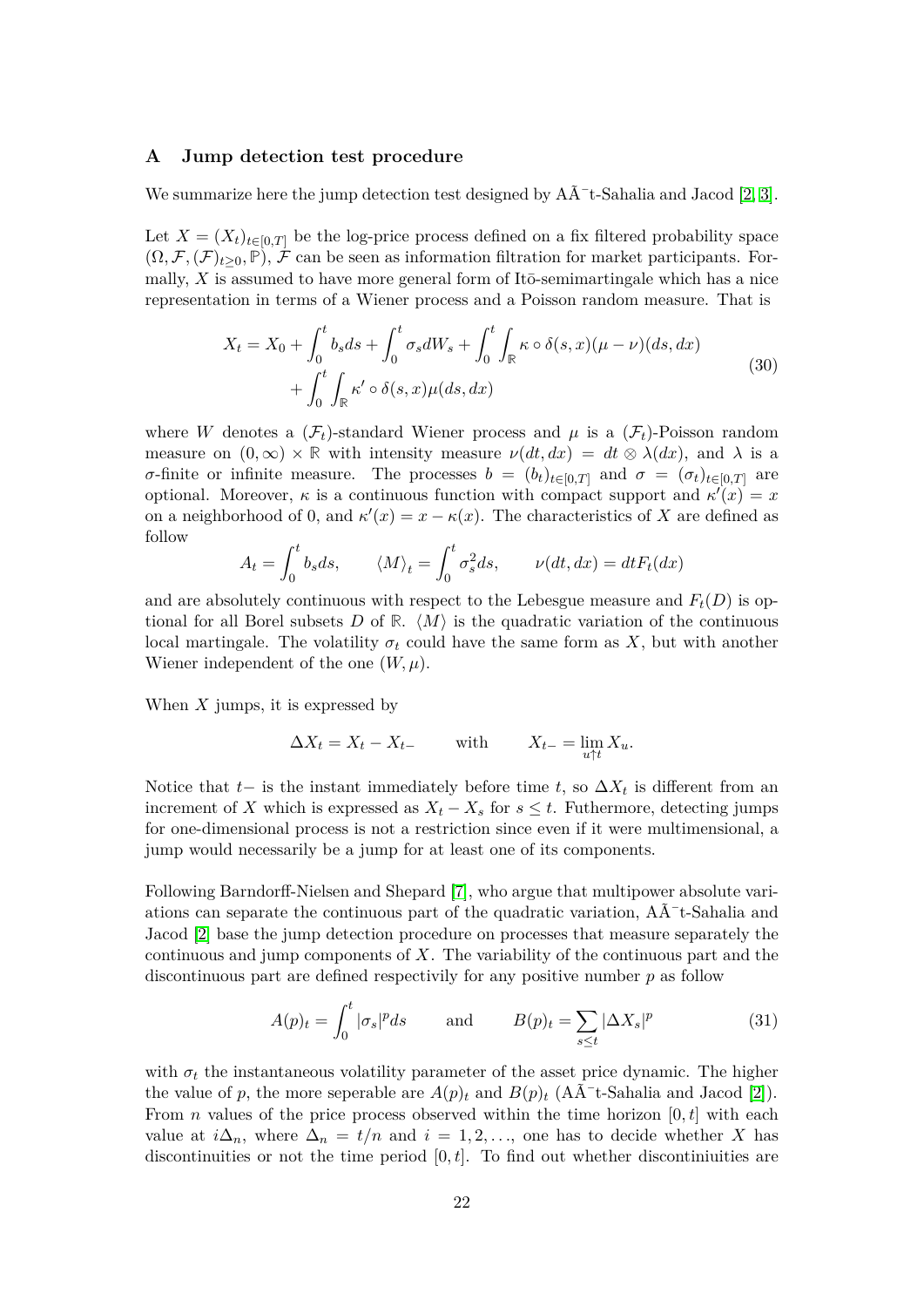relevant for the observed data within the time period  $[0, t]$ ,  $A\tilde{A}$ <sup>-</sup>t-Sahalia and Jacod [2] propose a statistic of variability measure based on the absolute increment of *X*. The statistic converges under conditions and gives raise to the target decision. The increment of *X* within two periods is expressed, for  $i = 0, 1, \ldots$ ,

$$
\Delta_i^n X := X_{i\Delta_n} - X_{(i-1)\Delta_n}.\tag{32}
$$

Suppose that *X* is observed at each time step  $i\Delta_n$  for all  $i = 0, 1, \ldots$  such that only observation times  $i\Delta_n$ ,  $i = 1, 2, \ldots$  smaller than or equal to *t* are considered. So, when  $n \to \infty$ , then  $\Delta_n \to 0$ . Notice that in the reality  $n < \infty$ , but  $n \to \infty$  is assumed for convergence convenience. Deciding, for discretely observed data, whether there are jumps or not is to detect sudden changes in data. In statistical term, it means, on the basis of the observations  $X_{i\Delta_n}$  over to the time interval  $[0, t]$ , in which of the following two complementary sets the path that is discretely observed falls

$$
\begin{cases} \Omega_t^j = \{ \omega : s \mapsto X_s(\omega) \text{ is discontinuous on } [0, t] \}, \\ \Omega_t^c = \{ \omega : s \mapsto X_s(\omega) \text{ is continuous on } [0, t] \} \end{cases}
$$

For the given stochastic process in expression (30), it is equivalent to test whether the coefficient  $\delta$  is identically 0. We have

$$
\Omega_t^j = \{ B(p)_t > 0 \} \text{ for any } p > 0.
$$

Therefore, in any event, everything boils down to estimate, on the basis of the observations, the quantity  $B(p)_t$  in (31) which depends on the choise of *p*. Indeed, for  $p > 2$ , an estimator of  $B(p)_t$  is defined by

$$
\widehat{B}(p,\Delta_n)_t = \sum_{i=1}^{\lfloor t/\Delta_n \rfloor} |\Delta_i^n X|^p. \tag{33}
$$

The following convergences hold from A $\bar{A}^-$ t-Sahalia and Jacod [2]; when  $\Delta_n \to 0$ ,

$$
\begin{cases}\nX \text{ is discontinuous} & \Rightarrow \widehat{B}(p, \Delta_n)_t \xrightarrow{\mathbb{P}} B(p)_t \\
X \text{ is continuous} & \Rightarrow \frac{\Delta_n^{1-p/2}}{m_p} \widehat{B}(p, \Delta_n)_t \xrightarrow{\mathbb{P}} A(p)_t\n\end{cases} (34)
$$

with

$$
m_p = \mathbb{E}[|U|^p] = \sqrt{\frac{2^p}{2\pi}} \Gamma\left(\frac{p+1}{2}\right)
$$

where  $U$  is a standard normal random variable and  $\Gamma$  the gamma function. In pratice, one can compute  $m_p$  by Monte Carlo simulations. More generally we have

$$
m_{k,p} = \mathbb{E}\left[|U|^p|U+\sqrt{k-1}V|^p\right]
$$
  
=  $\frac{2p}{\pi}(k-1)^{p/2}\Gamma\left(\frac{p+1}{2}\right)^2 F_{2,1}\left(-\frac{p}{2}, \frac{p+1}{2}, \frac{1}{2}, \frac{-1}{k-1}\right)$   
and  
 $m_{1,\frac{p}{2}} = m_p$ 

for *U* and *V* independent  $\mathcal{N}(0,1)$  variables and  $F_{2,1}$  is gaussian hypergeometric function.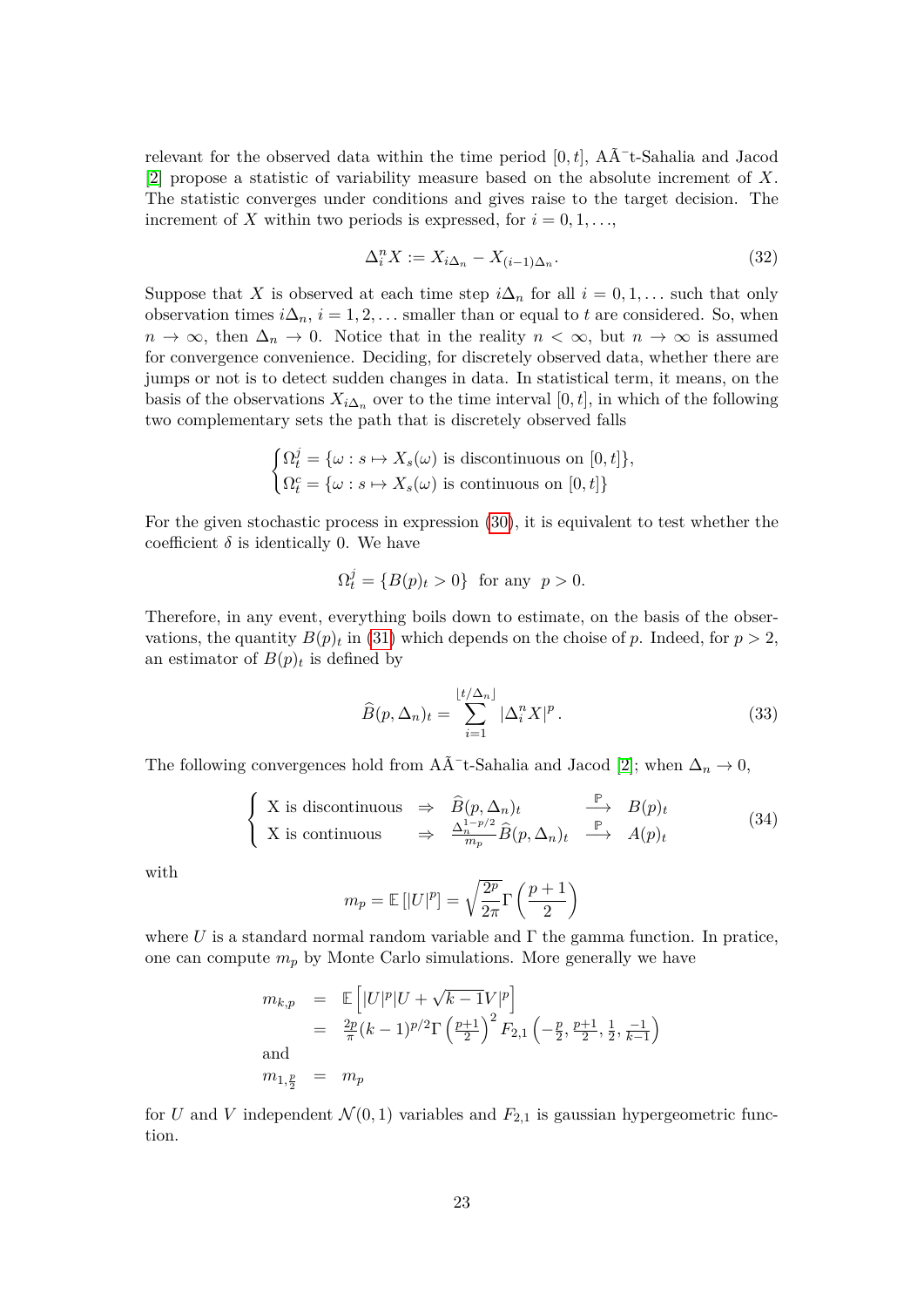When  $p > 2$ , the limit of  $\widehat{B}(p, \Delta_n)_t$  does not depend on the sequence  $(\Delta_n)_n$  which converges to 0, and it is strictly positive if *X* has jumps on [0*, t*]. On the other hand, when *X* is continuous on [0, *t*],  $\hat{B}(p, \Delta_n)_t$  converges again to a limit independent of  $(\Delta_n)_n$ , but only after a normalization which depends on  $(\Delta_n)_n$ .

 $A\tilde{A}$ <sup>-</sup>t-Sahalia and Jacod [2] propose a nonparametric test statistic in the following form for  $p > 3$ 

$$
\widehat{S}(p,k,\Delta_n)_t = \frac{B(p,k\Delta_n)_t}{\widehat{B}(p,\Delta_n)_t}.\tag{35}
$$

The intuition behind the test statistic  $S(p, k, \Delta_n)_t$  is that if there is a jump in the time interval  $((i-1)\Delta_n, i\Delta_n]$ , then the magnitude of the increment  $\Delta_i^n X$  is large and independent of the sampling interval  $\Delta_n$ , whereas the magnitude of  $\Delta_i^n X$  is small and depends on  $\Delta_n$  when there is no jump in that interval. A high power of  $\Delta_i^n X$ further separates the magnitudes of  $|\Delta_i^n X|^p$  in the two expressions of  $\widehat{B}(p, k\Delta_n)_t$  and  $B(p, \Delta_n)_t$ . Since the increments containing jumps are much larger than those that do not, their contribution to the summation dominates all other terms.

Finally,  $\hat{S}(p, k, \Delta_n)_t$  behaves substantially different when the sample path of *X* on the time interval  $[0, t]$  encompasses jumps from the case where jumps are absent.  $S(p, k, \Delta_n)_t$  converges in two ways. For  $p > 3$  and  $k \geq 2$ , when  $\Delta_n \to 0$ 

$$
\begin{cases}\n\widehat{S}(p,k,\Delta_n)_t \longrightarrow 1 & \text{if there are jumps,} \\
\widehat{S}(p,k,\Delta_n)_t \longrightarrow k^{p/2-1} & \text{if there are no jumps.} \n\end{cases}
$$
\n(36)

This limiting results hold for any Itō-semimartingale of the form of X with no need to estimate the model parameters, the test is then nonparametric.

A statistical test procedure needs convergence in distribution.  $A\tilde{A}^-$ t-Sahalia and Jacod [2] provide central limit theorem for (12).  $\hat{S}(p, k, \Delta_n)$ <sub>t</sub> converges to normal distribution on both the sets  $\Omega_t^j$  $\hat{u}$ <sup>*t*</sup>
and  $\Omega_t^c$ , but with different parameters respectively. When  $\Delta_n \to 0$ , we have

$$
\begin{cases}\n\frac{\widehat{S}(p,k,\Delta_n)_t - 1}{\sqrt{\widehat{V}_{n,t}^j}} & \xrightarrow{\mathcal{L}} \mathcal{N}(0,1) \text{ holds on } \Omega_t^j \\
\frac{\widehat{S}(p,k,\Delta_n)_t - k^{p/2 - 1}}{\sqrt{\widehat{V}_{n,t}^c}} & \xrightarrow{\mathcal{L}} \mathcal{N}(0,1) \text{ holds on } \Omega_t^c\n\end{cases}
$$
\n(37)

where  $\hat{V}_{n,t}^j$  and  $\hat{V}_{n,t}^c$  are the variances appropriately defined in each case. As the two convergence results hold, either the null hypothesis of no jumps or the null hypothesis of the presence of jumps can be tested. Hence with a significance level  $\alpha \in (0,1)$ with a *α*-quantile  $z_\alpha$  of normal random *U* such that that  $\mathbb{P}(U > z_\alpha) = \alpha$ , the critical (rejection) region can be computed.

Under the null hypothesis of no jumps,  $\hat{S}(p, k, \Delta_n)_t$  converges towards  $k^{p/2-1} > 1$  for an integer  $k \geq 2$  and a real number  $p > 3$ . The critical (rejection) region is given by

$$
C_{n,t}^c = \{\widehat{S}(p,k,\Delta_n)_t < c_{n,t}^c\}
$$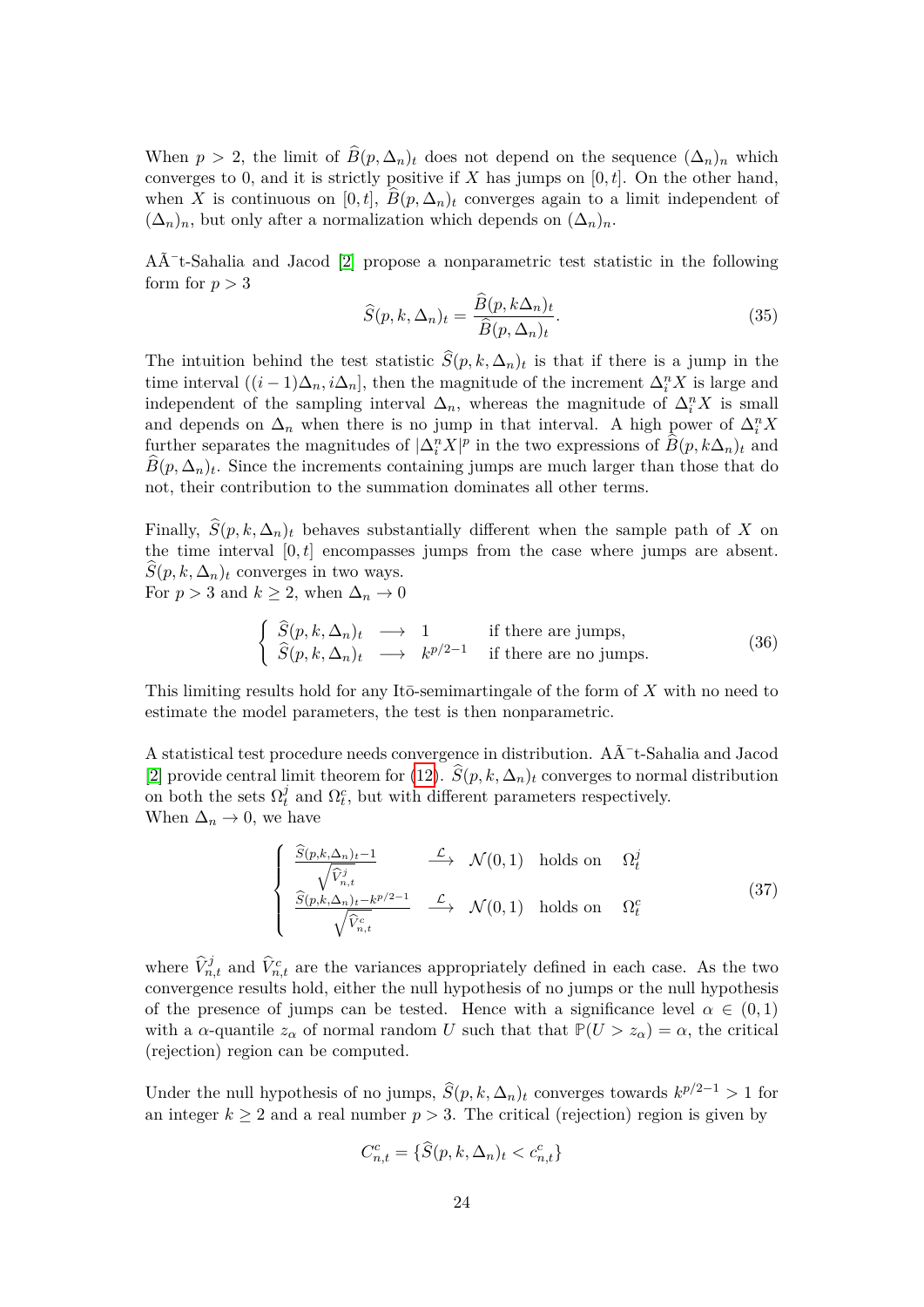Figure 1: One year of agricultural futures price: from january 2000 to december 2012

with the boundary

$$
c_{n,t}^c = k^{p/2 - 1} - z_\alpha \sqrt{\hat{V}_{n,t}^c}.
$$
\n(38)

where

$$
\begin{cases}\n\widehat{V}_{n,t}^{c} = \frac{\Delta_n M(p,k) \widehat{A}(2p,\Delta_n)_t}{\widehat{A}(2p,\Delta_n)_t^2} \\
\widehat{A}(p,\Delta_n)_t = \frac{\Delta_n^{1-p/2} \, \left[t/\Delta_n\right]}{m_p^2} \sum_{i=1}^{\infty} \left| \Delta_n^i X \right|^p \mathbb{1}_{\{|\Delta_n^i X| \le \vartheta \Delta_n^{\varpi}\}} \\
M(p,k) = \frac{k^{p-2}(1+k)m_{2p} + k^{p-2}(k-1)m_p^2 - 2k^{p/2-1}m_{k,p}}{m_p^2}.\n\end{cases}
$$

Under the null hypothesis of presence of jumps,  $\hat{S}(p, k, \Delta_n)_t$  converges towards 1 for an integer  $k \geq 2$  and a real number  $p > 3$ . The critical region is given by

$$
C_{n,t}^j = \{\widehat{S}(p,k,\Delta_n)_t > c_{n,t}^j\}
$$

with the boundary

$$
c_{n,t}^j = 1 + z_\alpha \sqrt{\hat{V}_{n,t}^j}.
$$
\n(39)

where

$$
\begin{cases}\n\widehat{V}_{n,t}^c = \frac{\Delta_n (k-1) p^2 \widehat{D}(2p-2, \Delta_n)_t}{2 \widehat{B}(p, \Delta_n)_t^2} \\
\widehat{D}(p, \Delta_n)_t = \frac{1}{k_n \Delta_n} \sum_{i=1}^{\lfloor t/\Delta_n \rfloor} \left| \Delta_n^i X \right|^p \sum_{j \in I_{n,t}(i)} (\Delta_n^j X)^2 1_{\left\{ \left| \Delta_n^j X \right| \le \vartheta \Delta_n^{\varpi} \right\}}\n\end{cases}
$$

where  $(k_n)_n$  is a sequence of integers satisfying, for  $\Delta_n \to 0$ , the criteria  $k_n \to \infty$ ,  $k_n\Delta_n \to 0$ . One may take  $k_n = |K/\Delta_n^{1/2}|$  or  $k_n = |K/\Delta_n^{1/4}|$ , for a constant *K* to construct the set  $I_{n,t}(i)$  (see Le Courtois and Walter [23], p. 54)

$$
I_{n,t}(i) = \{j \in \mathbb{N} : j \neq i : 1 \leq j \leq \lfloor t/\Delta_n \rfloor, |i - j| \leq k_n \}.
$$

A $\tilde{A}$ <sup>-</sup>t-Sahalia and Jacod [2] discuss about the choice of parameters  $\vartheta$  and  $\varpi$  and advice to set  $\varpi$  closed to 0.5 (as  $\varpi = 0.47$  or  $\varpi = 0.48$ ) and  $\vartheta \in (0,1)$  is chosen between 3 and 5 times the "average" value of  $\sigma$ . The volatility  $\sigma$  of the continuous part of the semimartingale can be consistently estimated, in the presence of jumps, by  $\left(\int_0^t \sigma_s^2 ds\right)^{1/2}.$ 

## **B Statistical properties**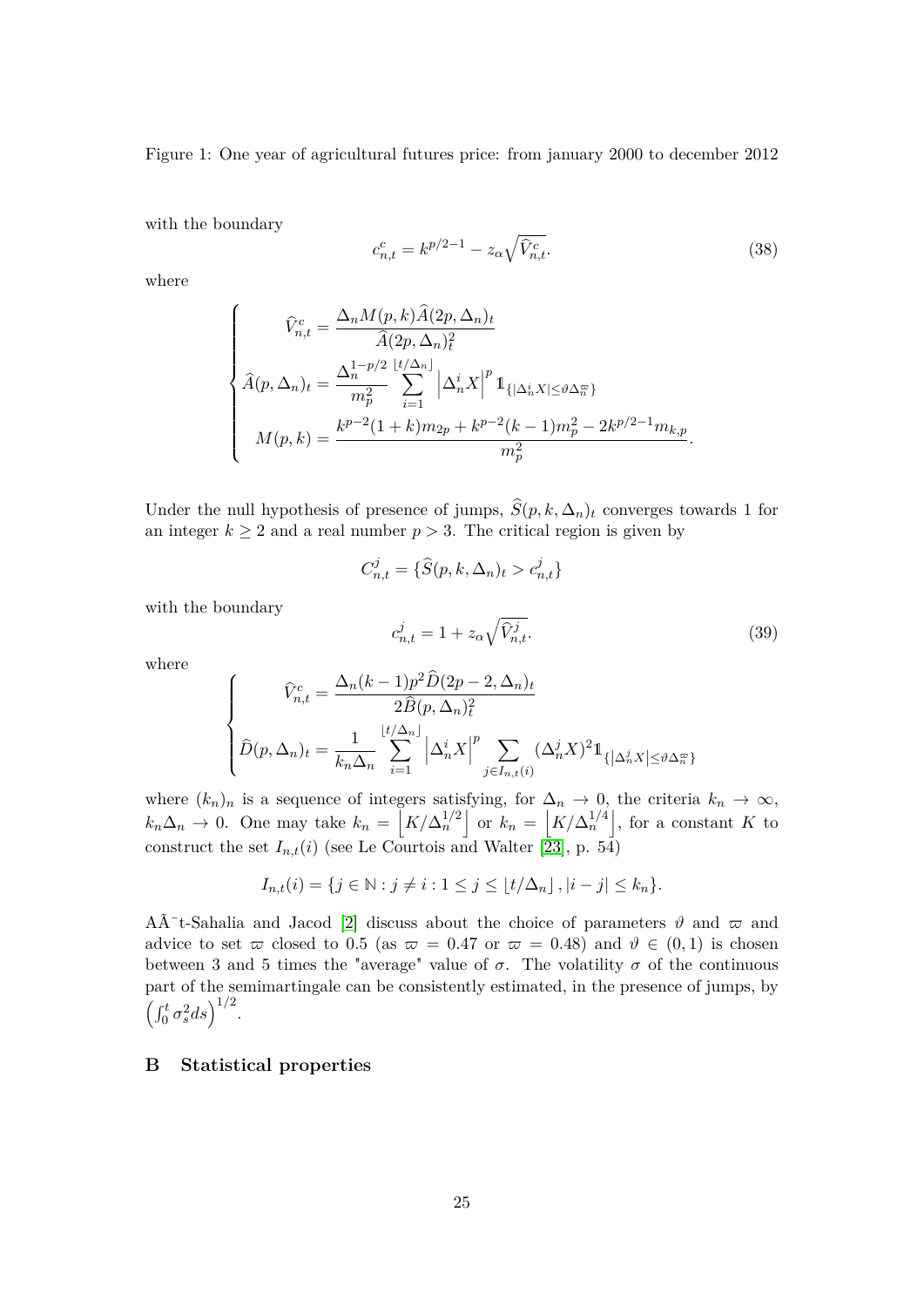qqplot.pdf

Figure 2: QQ-plot of return versus Standard Normal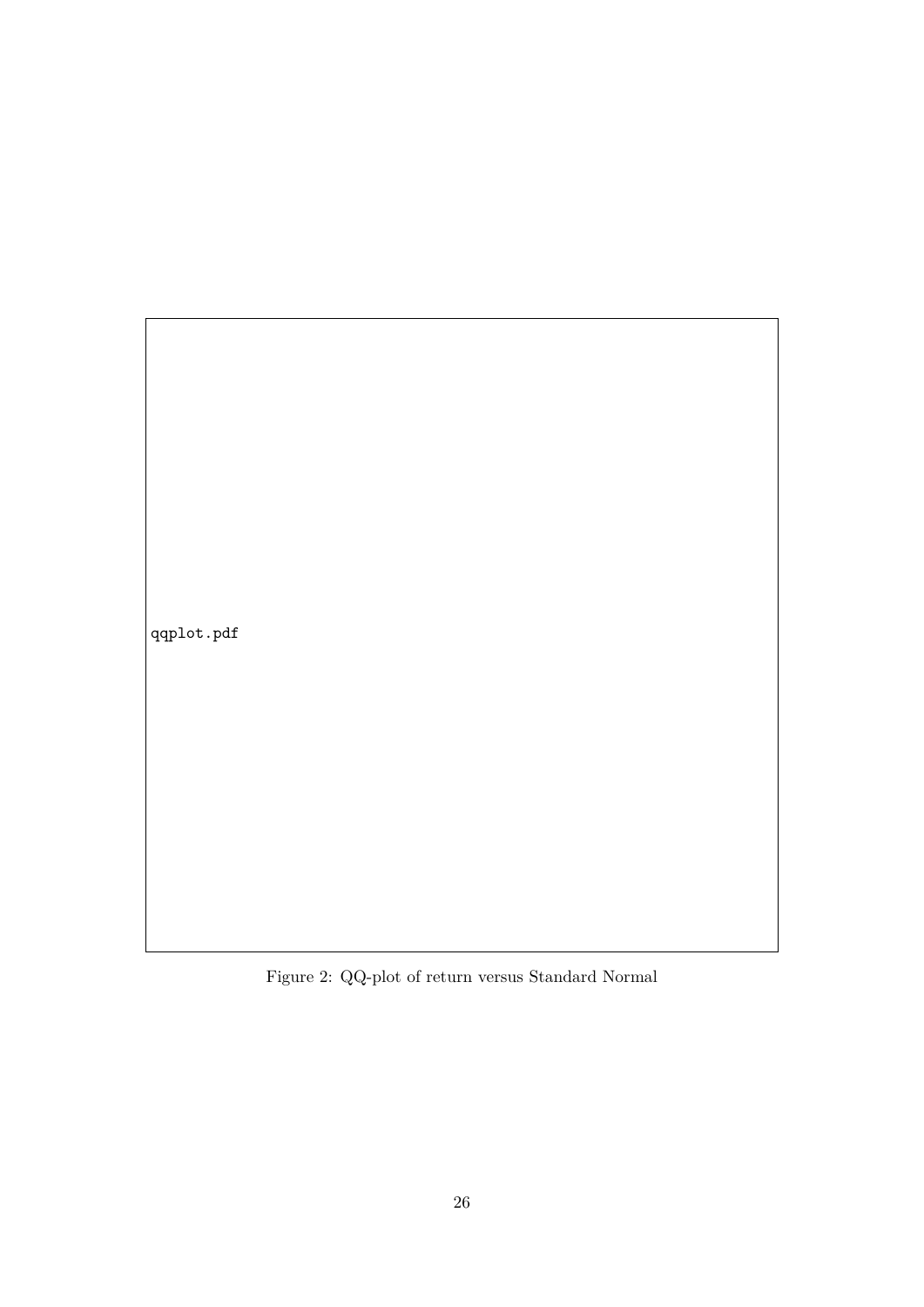kdensity.pdf

Figure 3: Kernel density overlayed with histogram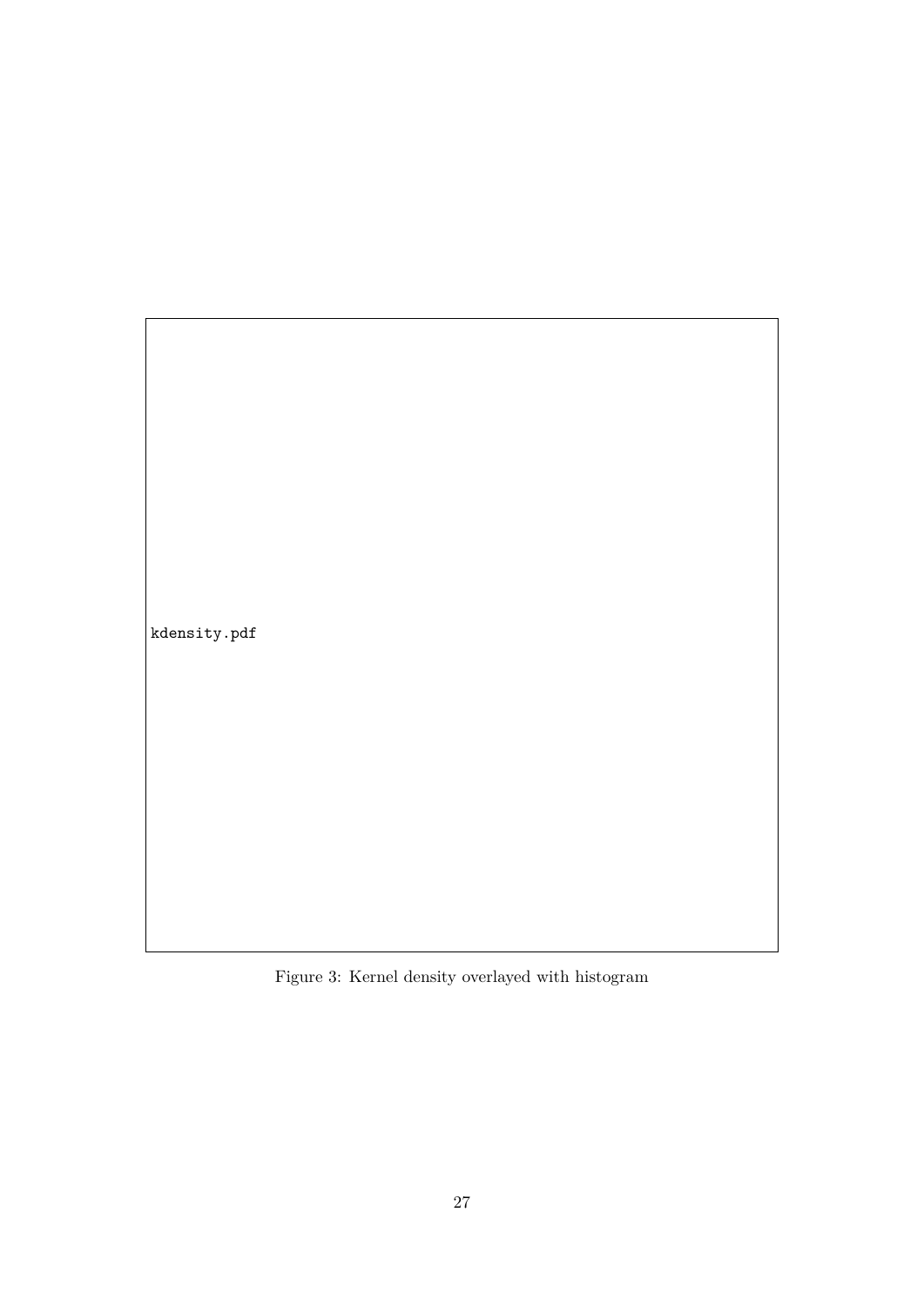figAutocorrelation.pdf

Figure 4: Autocorrelation functions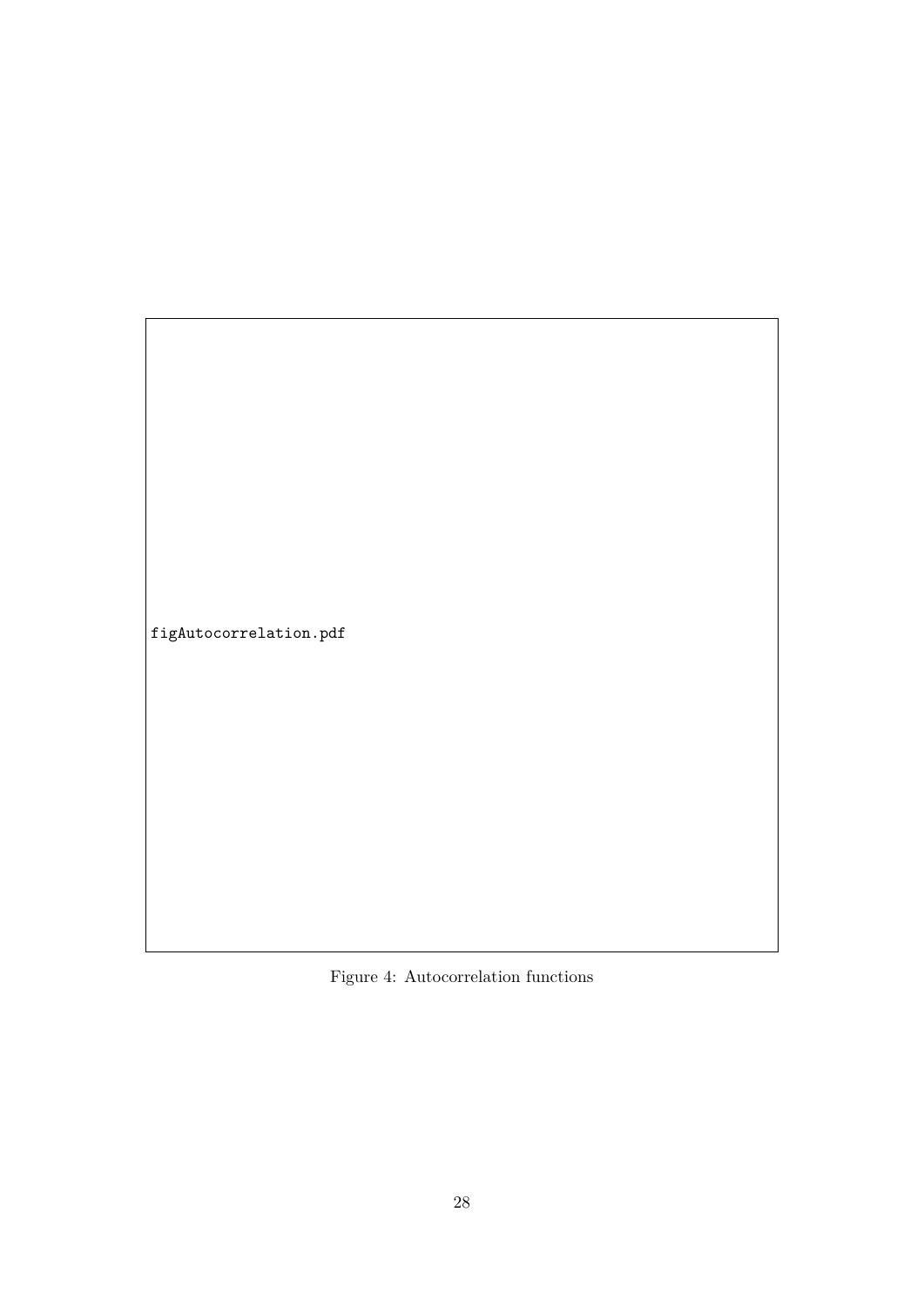$\Big|$ figPAF.pdf

Figure 5: Partial Autocorrelation functions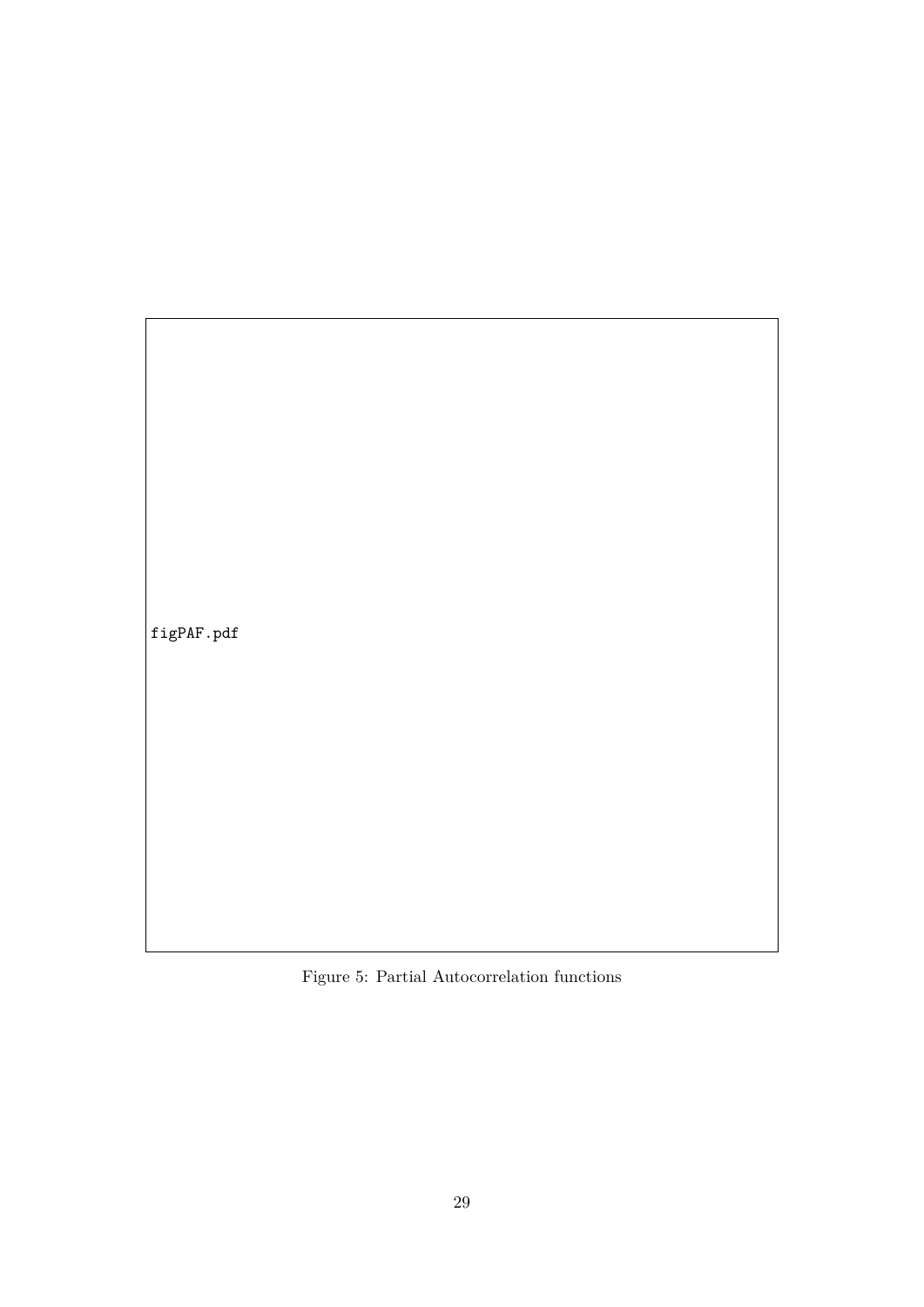| Pdf        |  |
|------------|--|
| IONTEEDESS |  |

Figure 6: Monthly volatility of futures prices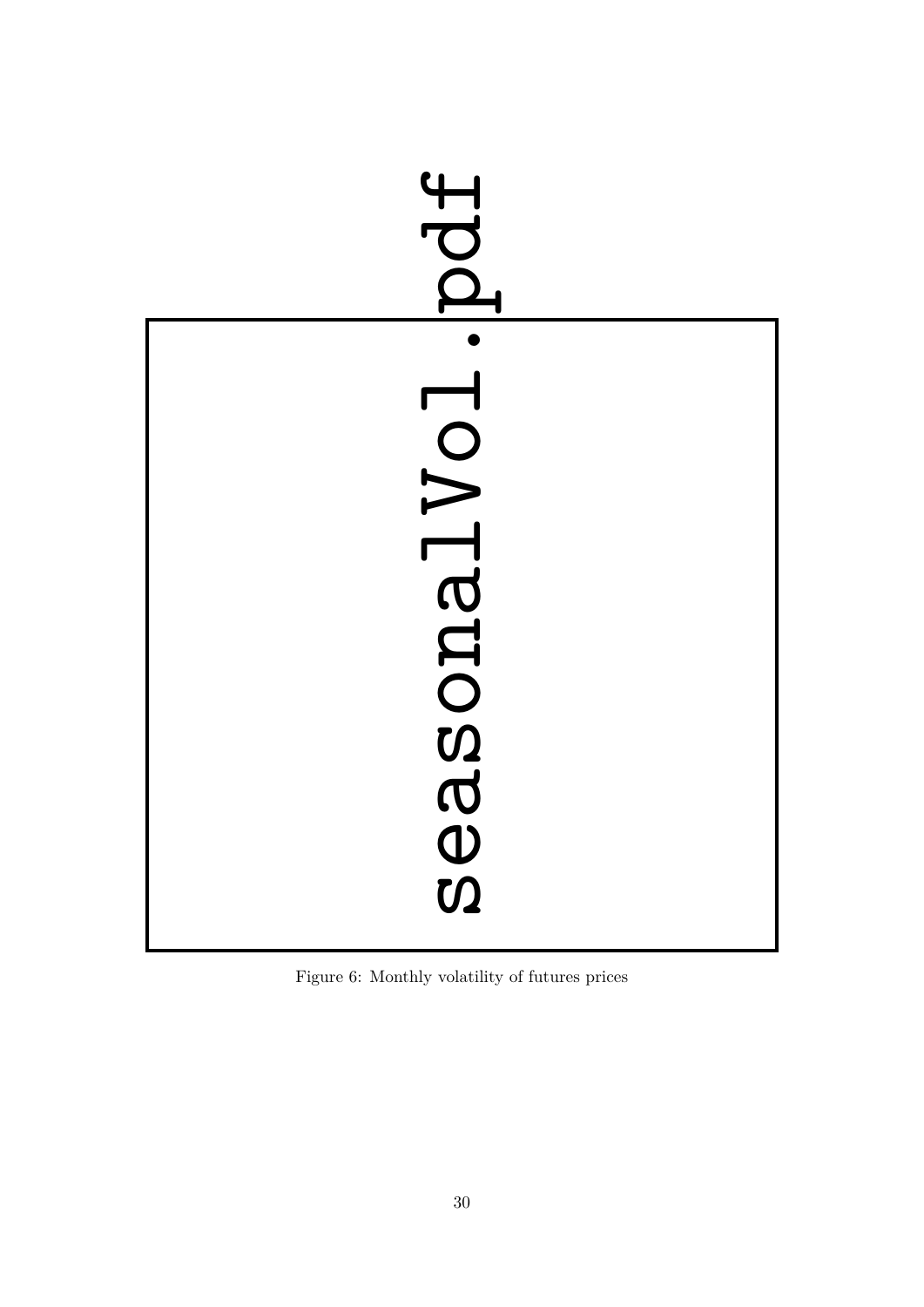#### **References**

- [1] A $\AA$ <sup>-</sup>t-Sahalia, Y., *Maximum-Likelihood Estimation of Discretely-Sampled Diffusions: A Closed-Form Approximation Approach*, *Econometrica*, 70, 223-262; 2002.
- [2] A $\tilde{A}$ <sup>+</sup>t-Sahalia, Y. & Jacod, J., *Testing for Jumps in a Discretely Observed Process*. *Annals of Statistics*, 37, 184-222; 2009.
- [3] A $\bar{A}$ <sup>-</sup>t-Sahalia, Y. & Jacod, J., *Testing Whether Jumps Have Finite or Infinite Activity*, *Annals of Statistics*, 39, 1689-1719; 2011.
- [4] Anderson, R. W., *Some Determinants of the Volatility of Futures Prices*, *Journal of Futures Markets*, 5, 332-348; 1985.
- [5] Back, J., Prokopczuk, M. & Rudolf M., *Seasonality and the valuation of commodity options*, *Journal of Banking and Finance*, 37, 273-290; 2013.
- [6] Bakshi, G., Cao, C. & Chen, Z., *Empirical Performance of Alternative Option Pricing Models*, *Journal of Finance*, 52, 2003-2049; December 1997.
- [7] Barndoff-Nielsen, O. E & Shepard, N., *Econometrics of testing for jumps in financial economics using bipower variation*, *Journal of Financial Econometrics*, 4, 1-30; 2006.
- [8] Bates, D. S., *Jumps and Stochastic Volatility: Exchange Rate Processes Implicit in Deutsch Mark Options*, *Review of Financial Studies*, 9, 69-107; 1996.
- [9] Black, F., *The Pricing of Commodity Contracts*, *Journal of Financial Economics*, 3, 167-179; January-March 1976.
- [10] Carr, P., & Madan, D., *Option pricing and the Fast Fourier transform*; *Journal of Computational Finance*, 4, 61-73; 1999.
- [11] Cheang G.H.L & Chiarella C., *Hedge Portfolios in Markets with Price Discontinuities*, Quantitative Finance Research Centre; 2004.
- [12] Cont, R. & Tankov, P., *Financial Modelling with Jump Processes*, *Chapman & Hall-CRC Financial Mathematics Series*; 2004.
- [13] Das, S. R., *The surprise element: jumps in interest rates*, *Journal of Econometrics*, 11 215-260; 2002.
- [14] Daniel K., *The power and size of mean reversion tests*, *Journal of Empirical Finance*, 8, 493-535; 2001.
- [15] Deaton, A. & Laroque, G., *On the behaviour of commodity prices*, *Review of Financial Studies*, 59: 1-23; 2002.
- [16] Franses, P. H., *Testing for seasonality Economics Letters, North-Holland*, 38, 259- 262; 1992.
- [17] Geman, H. & Nguyen, V.-N., *Soybean inventory and forward curve dynamics*, *Management Science*, 51, 1076-1091; 2005.